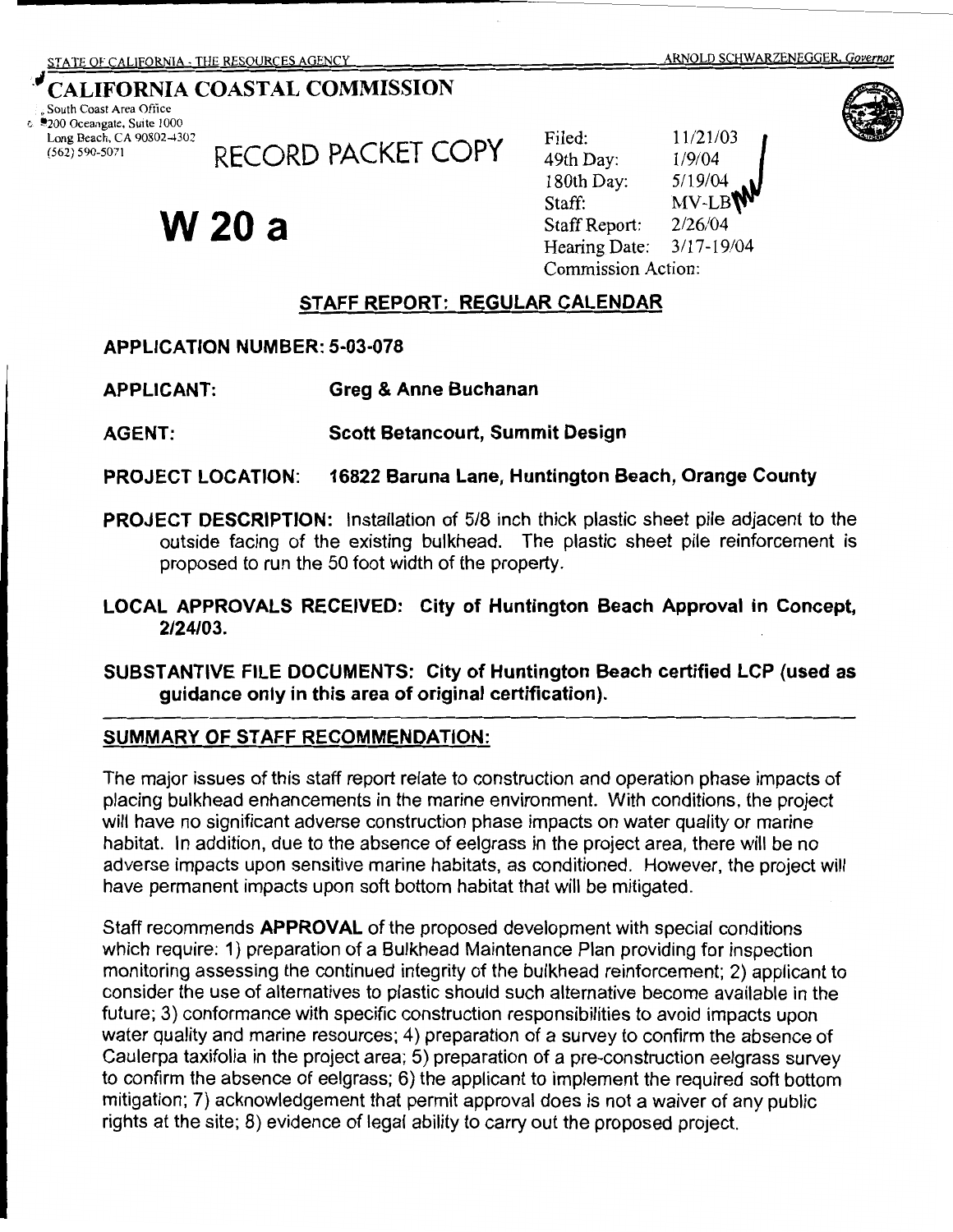#### I. **STAFF RECOMMENDATION:**

#### **MOTION: I move that the Commission approve Coastal Development Permit No. 5-03-078 pursuant to the staff recommendation.**

#### **STAFF RECOMMENDATION OF APPROVAL:**

Staff recommends a **YES** vote. Passage of this motion will result in approval of the permit as conditioned and adoption of the following resolution and findings. The motion passes only by affirmative vote of a majority of the Commissioners present.

#### **RESOLUTION TO APPROVE THE PERMIT:**

The Commission hereby approves a coastal development permit for the proposed development and adopts the findings set forth below on grounds that the development as conditioned will be in conformity with the policies of Chapter 3 of the Coastal Act and will not prejudice the ability of the local government having jurisdiction over the area to prepare a Local Coastal Program conforming to the provisions of Chapter 3. Approval of the permit complies with the California Environmental Quality Act because either 1) feasible mitigation measures and/or alternatives have been incorporated to substantially lessen any significant adverse effects of the development on the environment, or 2) there are no further feasible mitigation measures or alternatives that would substantially lessen any significant adverse impacts of the development on the environment.

#### II. **STANDARD CONDITIONS:**

- 1. Notice of Receipt and Acknowledgment. The permit is not valid and development shall not commence until a copy of the permit, signed by the permittee or authorized agent, acknowledging receipt of the permit and acceptance of the terms and conditions, is returned to the Commission office.
- 2. Expiration. If development has not commenced, the permit will expire two years from the date this permit is reported to the Commission. Development shall be pursued in a diligent manner and completed in a reasonable period of time. Application for extension of the permit must be made prior to the expiration date.
- 3. Interpretation. Any questions of intent or interpretation of any condition will be resolved by the Executive Director or the Commission.
- 4. Assignment. The permit may be assigned to any qualified person, provided assignee files with the Commission an affidavit accepting all terms and conditions of the permit.
- 5. Terms and Conditions Run with the Land. These terms and conditions shall be perpetual, and it is the intention of the Commission and the permittee to bind all future owners and possessors of the subject property to the terms and conditions.

 $\ddot{\bullet}$ 

• ::?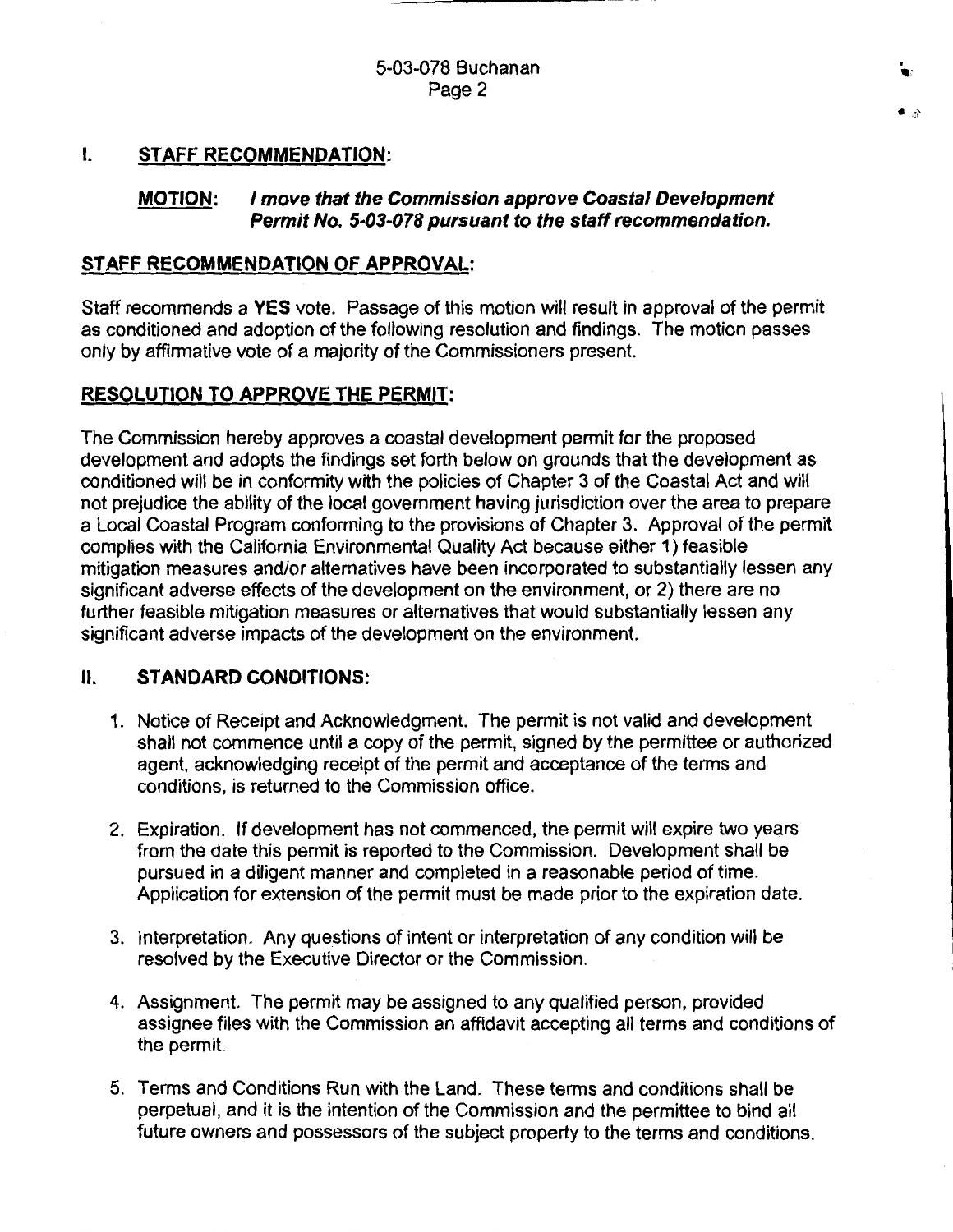#### **Ill. SPECIAL CONDITIONS**

. •

#### **1. Bulkhead Maintenance**

- a. The permittees shall maintain the bulkhead reinforcement in good condition throughout the life of the development. **PRIOR TO ISSUANCE OF THE COASTAL DEVELOPMENT PERMIT,** the applicants shall submit a Monitoring Plan, for the review and approval of the Executive Director. The permittees, and their successors in interest shall be responsible for carrying out all provisions of the approved Monitoring Plan for as long as the bulkhead reinforcement remains in place. The monitoring plan, at a minimum, shall provide for:
- ( 1) Regular inspections by a licensed engineer. These inspections shall be performed at least every 2 years for the first 12 years after the bulkhead has been installed, and at least every year thereafter.
- (2) The inspections shall examine the exposed portions of the bulkhead reinforcement (to the mud line) for signs of weakness or possible failure, including, but not limited to cracking, bending, splitting, splintering, or flaking. All weak or potential failure areas should be marked on an as-built plan of the bulkhead reinforcement, and there should be photographs and text to explain the nature and extent of each weakness.
- (3) Inspection reports shall be prepared and conveyed to the Executive Director within 30 days of the inspection work. These reports shall provide information on and photographs from the date of the inspection, the name and qualifications of the person performing the inspection, and an overall assessment of the continued integrity of the bulkhead reinforcement. If the inspection identifies any areas where the bulkhead reinforcement has been damaged, the report shall identify alternatives to remedy the damage.
- b. In the event that any sections of the bulkhead reinforcement are damaged or flaking, the permittees shall notify the Commission within 10 days; and in such event, within 30 days of such notification, submit to the Commission a complete application for any coastal development permit amendment, or new permit, necessary for the repair or replacement of the bulkhead reinforcement.

## **2. Alternatives to Plastic**

By acceptance of this permit, the applicant agrees to submit an application for an amendment to this permit or a new coastal development permit if new information becomes available that indicates that plastic has harmful effects on the marine environment, and that environmentally superior, feasible alternative(s) are available. The amendment or new coastal development shall include measures to eliminate or significantly reduce the adverse impacts of the plastic.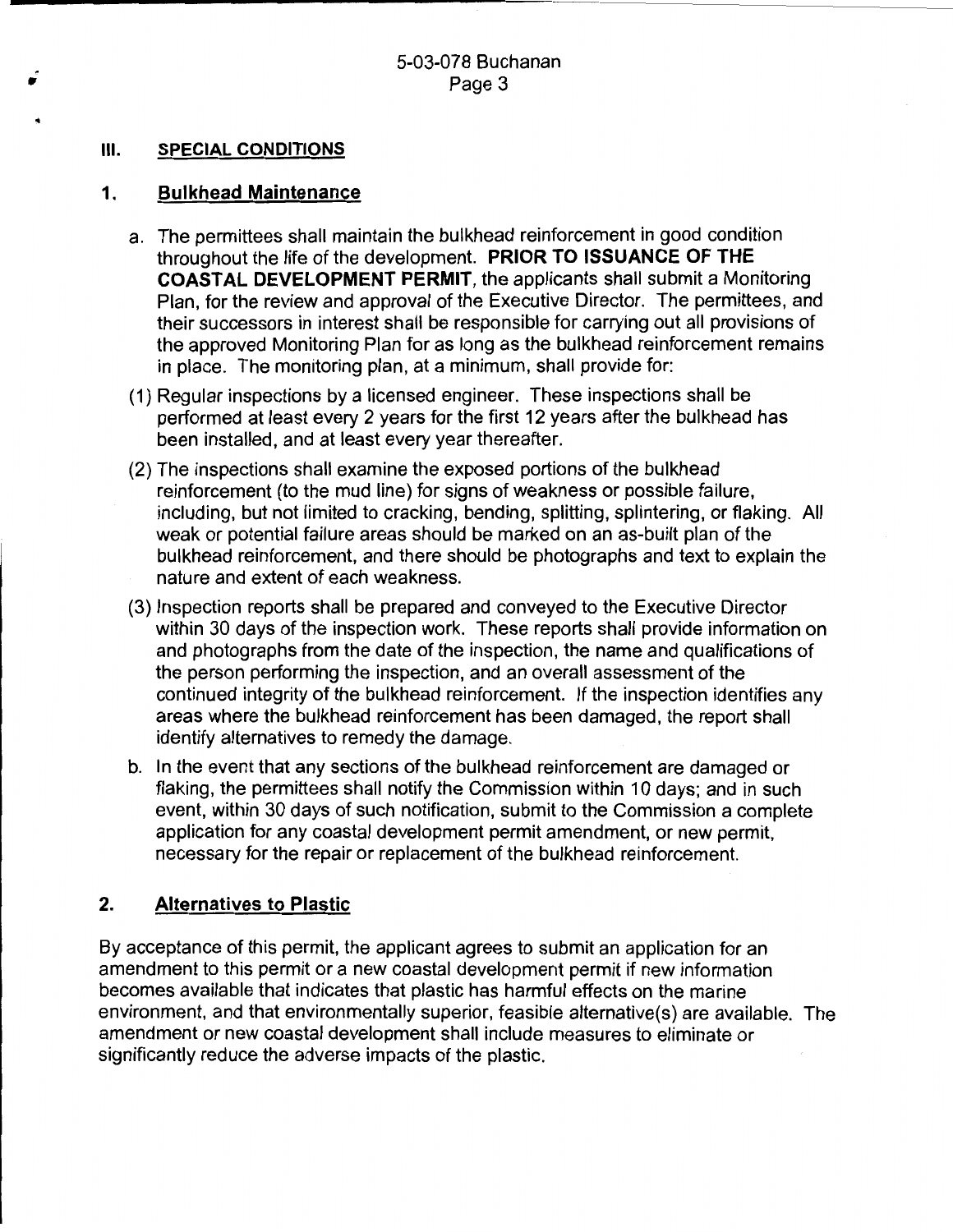### 5-03-078 Buchanan Page 4

J I

## **3. CONSTRUCTION RESPONSIBILITIES AND DEBRIS REMOVAL**

The permittee shall comply with the following construction-related requirements:

- (a) No construction materials, equipment, debris, or waste shall be placed or stored where it may be subject to inundation or dispersion in the waters of the harbour;
- (b) All debris and trash will be disposed in suitable trash containers on land at the end of each construction day;
- (c) Any and all debris resulting from construction activities shall be removed from the site within 10 days of completion of construction;
- (d) No machinery or construction materials not essential for project improvements shall be allowed at any time in the waters of Huntington Harbour;
- (e) If turbid conditions are generated during construction, a silt curtain shall be utilized to control turbidity;
- (f) Floating booms shall be used to contain debris discharged into coastal waters and any debris discharged shall be removed as soon as possible but no later than the end of each day;
- (g) Non-buoyant debris discharged into coastal waters shall be recovered by divers as soon as possible after loss;
- (h) Discharge of any hazardous materials into Huntington Harbour is prohibited;
- (i) Reasonable and prudent measures shall be taken to prevent all discharge of fuel or oily waste from heavy machinery, pile drivers or construction equipment or power tools into the waters of the Huntington Harbour. The applicant and the applicant's contractors shall have adequate equipment available to contain any such spill immediately.

## **4. CAULERPA TAXIFOLIA PRE-CONSTRUCTION SURVEY**

- A. Not earlier than 90 days nor later than 30 days prior to commencement or recommencement of any development authorized under this coastal development permit (the "project"), the applicant shall undertake a survey of the project area and a buffer area at least 10 meters beyond the project area to determine the presence of the invasive alga Caulerpa taxifolia. The survey shall include a visual examination of the substrate.
- B. The survey protocol shall be prepared in consultation with the Regional Water Quality Control Board, the California Department of Fish and Game, and the National Marine Fisheries Service.
- C. Within five (5) business days of completion of the survey, the applicant shall submit the survey:
	- 1. for the review and approval of the Executive Director; and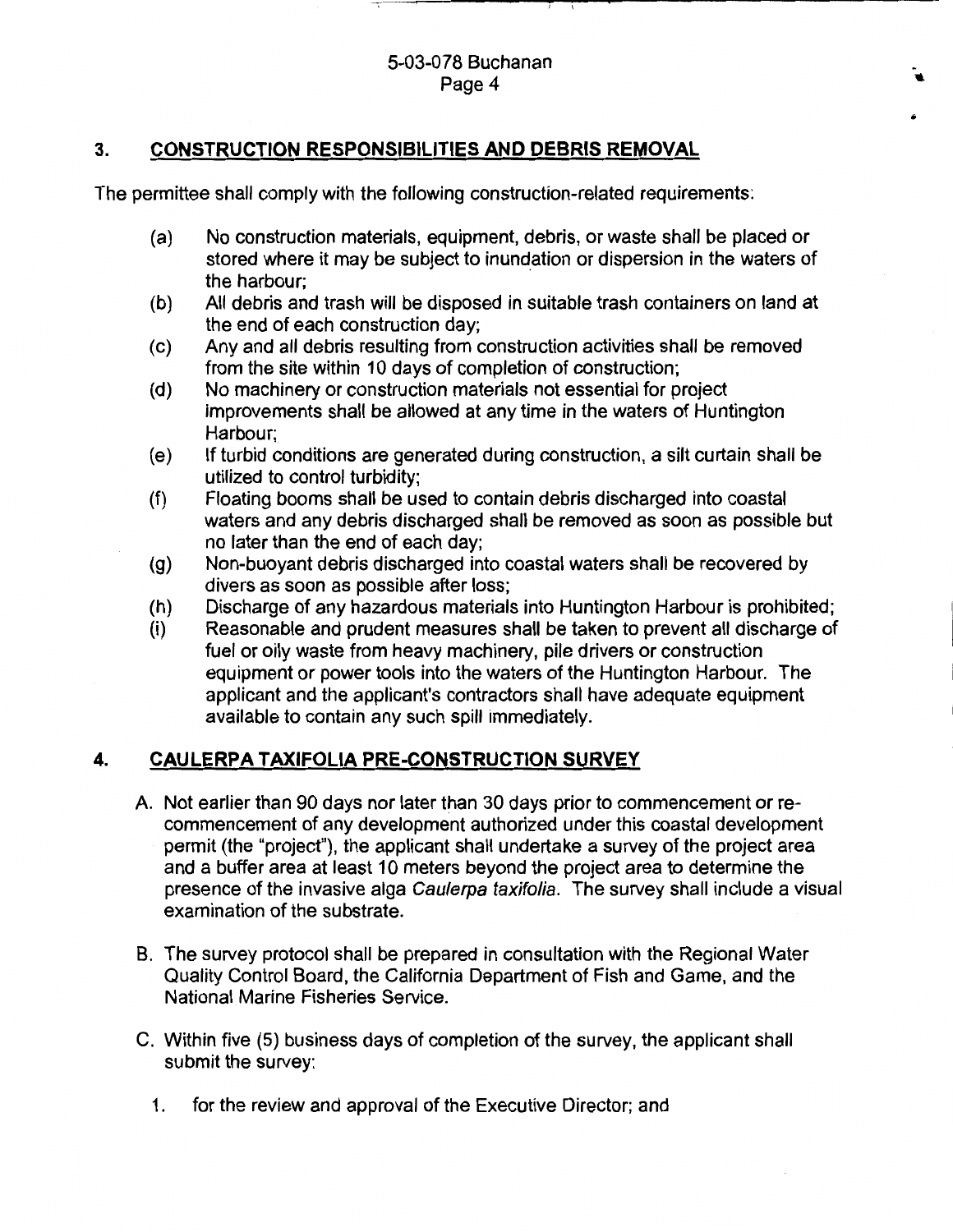- 2. to the Surveillance Subcommittee to the Southern California Caulerpa Action Team (SCCAT). The SCCAT Surveillance Subcommittee may be contacted through William Paznokas, California Department of Fish & Game (858/467- 4218) or Robert Hoffman, National Marine Fisheries Service (562/980-4043).
- D. If Caulerpa taxifolia is found within the project or buffer areas, the applicant shall not proceed with the project until 1) the applicant provides evidence to the Executive Director that all C. taxifolia discovered within the project and/or buffer area has been eliminated in a manner that complies with all applicable governmental approval requirements, including but not limited to those of the California Coastal Act, or 2) the applicant has revised the project to avoid any contact with C. taxifolia. No revisions to the project shall occur without a Coastal Commission approved amendment to this coastal development permit unless the Executive Director determines that no amendment is legally required.

#### **5. PRE-CONSTRUCTION EELGRASS SURVEY**

- A. Pre Construction Eelgrass Survey. A valid pre-construction eelgrass (Zostera marina) survey shall be completed during the period of active growth of eelgrass (typically March through October). The pre-construction survey shall be completed prior to the beginning of construction and shall be valid until the next period of active growth. The survey shall be prepared in full compliance with the "Southern California Eelgrass Mitigation Policy" Revision 8 (except as modified by this special condition) adopted by the National Marine Fisheries Service and shall be prepared in consultation with the California Department of Fish and Game. The applicants shall submit the eelgrass survey for the review and approval of the Executive Director within five (5) business days of completion of each eelgrass survey and in any event no later than fifteen (15) business days prior to commencement of any development. If the eelgrass survey identifies any eelgrass within the project area which would be impacted by the proposed project, the development shall require an amendment to this permit from the Coastal Commission or a new coastal development permit.
- B. Post Construction Eelgrass Survey. If any eelgrass is identified in the project area by the survey required in subsection A of this condition above, within one month after the conclusion of construction, the applicants shall survey the project site to determine if any eelgrass was adversely impacted. The survey shall be prepared in full compliance with the "Southern California Eelgrass Mitigation Policy" Revision 8 (except as modified by this special condition) adopted by the National Marine Fisheries Service and shall be prepared in consultation with the California Department of Fish and Game. The applicants shall submit the post-construction eelgrass survey for the review and approval of the Executive Director within thirty (30) days after completion of the survey. If any eelgrass has been impacted, the applicants shall replace the impacted eelgrass at a minimum 1.2:1 ratio on-site, or at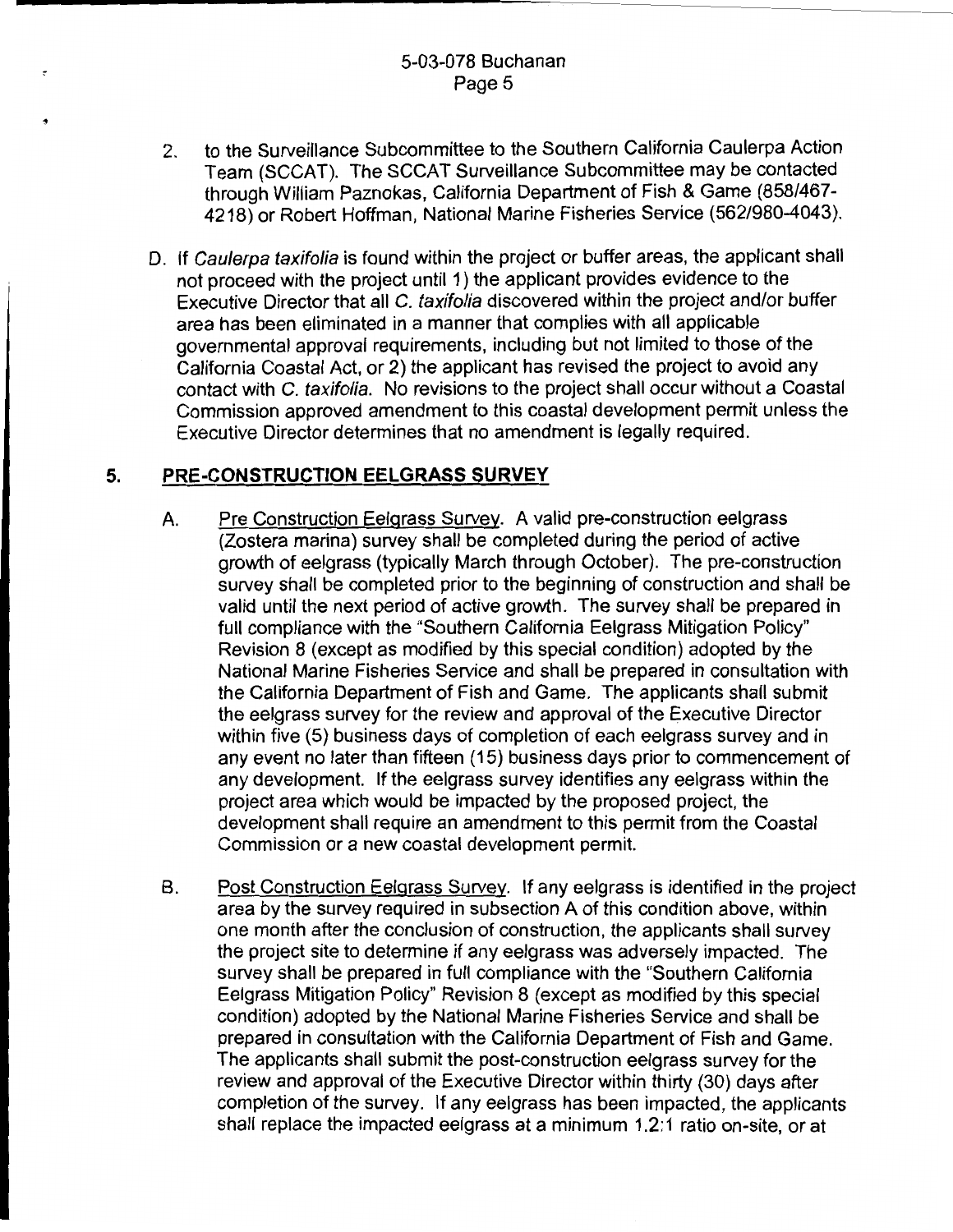another location, in accordance with the Southern California Eelgrass Mitigation Policy. All impacts to eelgrass habitat shall be mitigated at a minimum ratio of 1.2:1 (mitigation:impact). The exceptions to the required 1.2:1 mitigation ratio found within SCEMP shall not apply. Implementation of mitigation shall require an amendment to this permit or a new coastal development permit unless the Executive Director determines that no amendment or new permit is required.

÷

#### **6. Soft Bottom Habitat Mitigation Plan**

The applicant shall mitigate the loss of soft bottom habitat with the substantial restoration of open water soft bottom or other tidally influenced wetland habitat at a ratio of 2:1 [mitigation : impact]. **PRIOR TO ISSUANCE OF THE COASTAL DEVELOPMENT PERMIT,** the applicant shall take one or a combination of the following actions:

Submit for the review and approval of the Executive Director written evidence of participation in the mitigation program outlined in Soft Bottom Mitigation Plan, Humboldt Island and Trinidad Island Bulkhead Repair Project, Huntington Beach, California dated April 2000 prepared by Tetra Tech, Inc. of Pasadena, California and approved by Coastal Development Permit 5-01-020; or another on-going wetland restoration effort in an area ecologically connected with the site of the wetland impact;

Or

If the permittee is unable to successfully participate in an existing wetland mitigation program as identified above, the permittee shall submit an alternative means of satisfying the mitigation requirement to the Executive Director. The applicant shall not proceed with the project unless a Coastal Commission approved amendment to this coastal development permit is obtained for the revised proposal unless the Executive Director determines that no amendment is legally required.

## **7. Public Rights**

The Coastal Commission's approval of this permit shall not constitute a waiver of any public rights that exist or may exist on the property. The permittee shall not use this permit as evidence of a waiver of any public rights that may exist on the property.

#### **8. Legal Interest**

**PRIOR TO ISSUANCE OF THE COASTAL DEVELOPMENT PERMIT,** the applicant shall submit, for the review and approval of the executive Director, written documentation demonstrating that it has the legal ability to carry out the proposed project and all conditions of approval of this permit.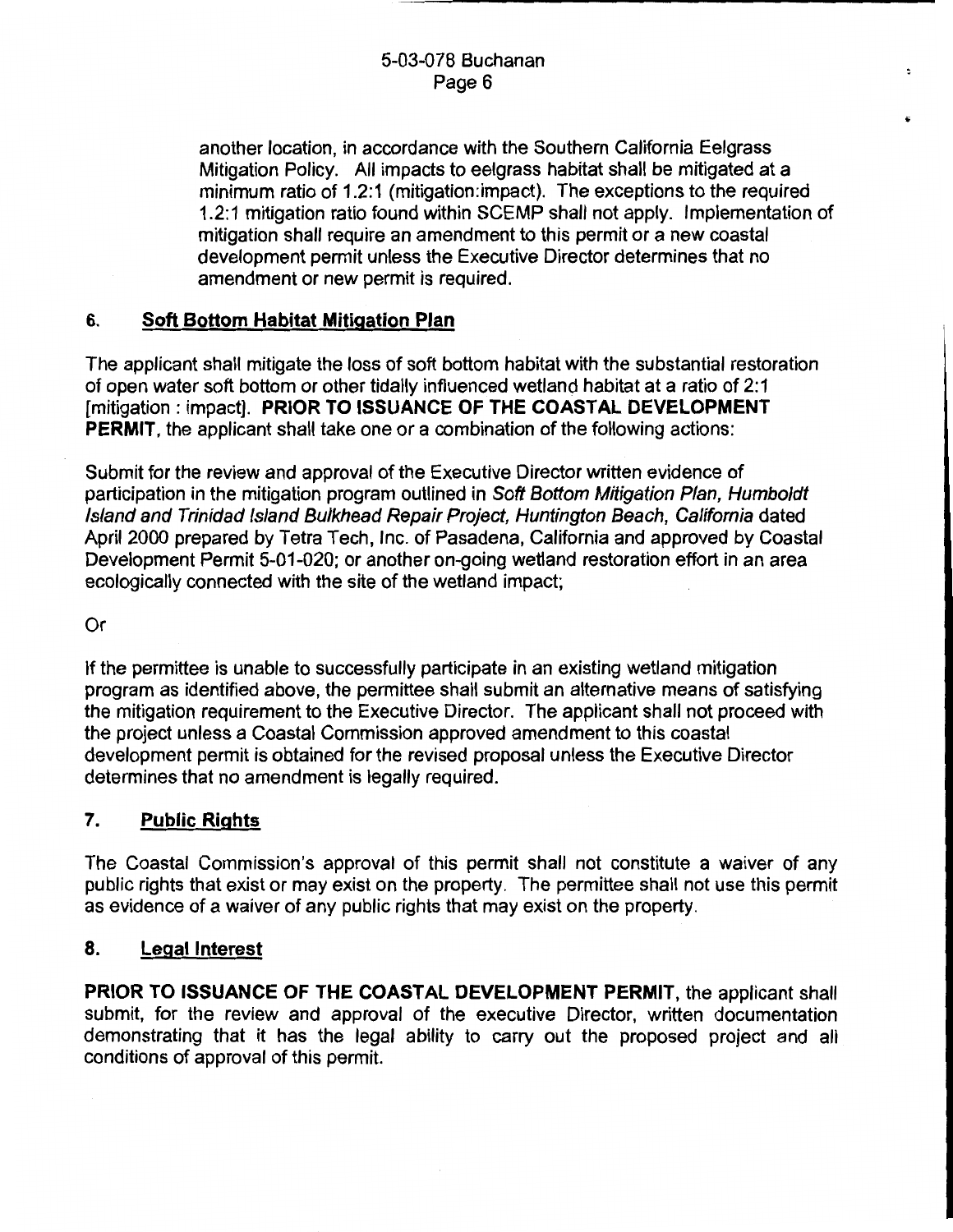## IV. **FINDINGS AND DECLARATIONS:**

The Commission hereby finds and declares:

### **A. Project Description and Location**

The applicant is proposing to reinforce an existing bulkhead on a residential lot that fronts on Huntington Harbour. The proposed reinforcement includes installation of a 5/8 inch thick High Density Polyethylene (HOPE) sheet immediately adjacent to the existing bulkhead. The top of each panel of sheet pile is proposed to be anchored with bolts and epoxied into the bulkhead footing to provide support. The proposed project also includes thirteen 2 inch by 4 inch interlocks. The proposed sheet pile will extend approximately 5 feet below the existing footing and will extend the entire 50 foot width of the lot. The proposed sheet pile is intended to serve as a barrier to protect the existing wood piles at the base of the existing bulkhead. In addition, existing voids beneath the structure will be filled with pressurized grout.

In describing the need for the proposed development the applicant's engineering consultant, in a letter dated 9/15/03 (see exhibit C), states:

"The existing bulkhead appears to be in good condition. In some areas, the soil has eroded slightly below the bottom of the existing footing. The Bulkhead wall is supported by timber piles, therefore, undermining of the footings does not affect the structural integrity of the wall. The exposure does, however, affect the wood piles supporting the bulkhead wall by allowing access by woodborers. The woodborers feed on the pile, which decreases the cross section of the pile, and decreases the pile's ability to support the wall. The proposed project is intended to prevent erosion below the footing and protect the piles."

The letter goes on to explain the proposed project as follows:

"The proposed project is intended to prevent erosion below the footing and protect the piles. This is accomplished by placing a 5/8" thick high-density polyethylene plastic (HOPE) sheet pile driven adjacent to the outside face of the footing. The upper edge of the sheet is attached to the footing with stainless steel adhesive anchors. The sheet pile will extend to approximately  $5' - 0''$  below the bottom of the footing. While the HOPE pile will not affect the erosion in the channel, it is designed to retain the soil behind it and provide a barrier between the woodborers and the pile. The sheet pile is to extend the entire length of the property and will not affect the adjoining properties."

With regard to the methods of installation, the engineer's 9/15/03 letter states:

"The proposed piles will be installed adjacent to the toe of the existing seawall [bulkhead] footing using a modified driving hammer. The hammer size and impact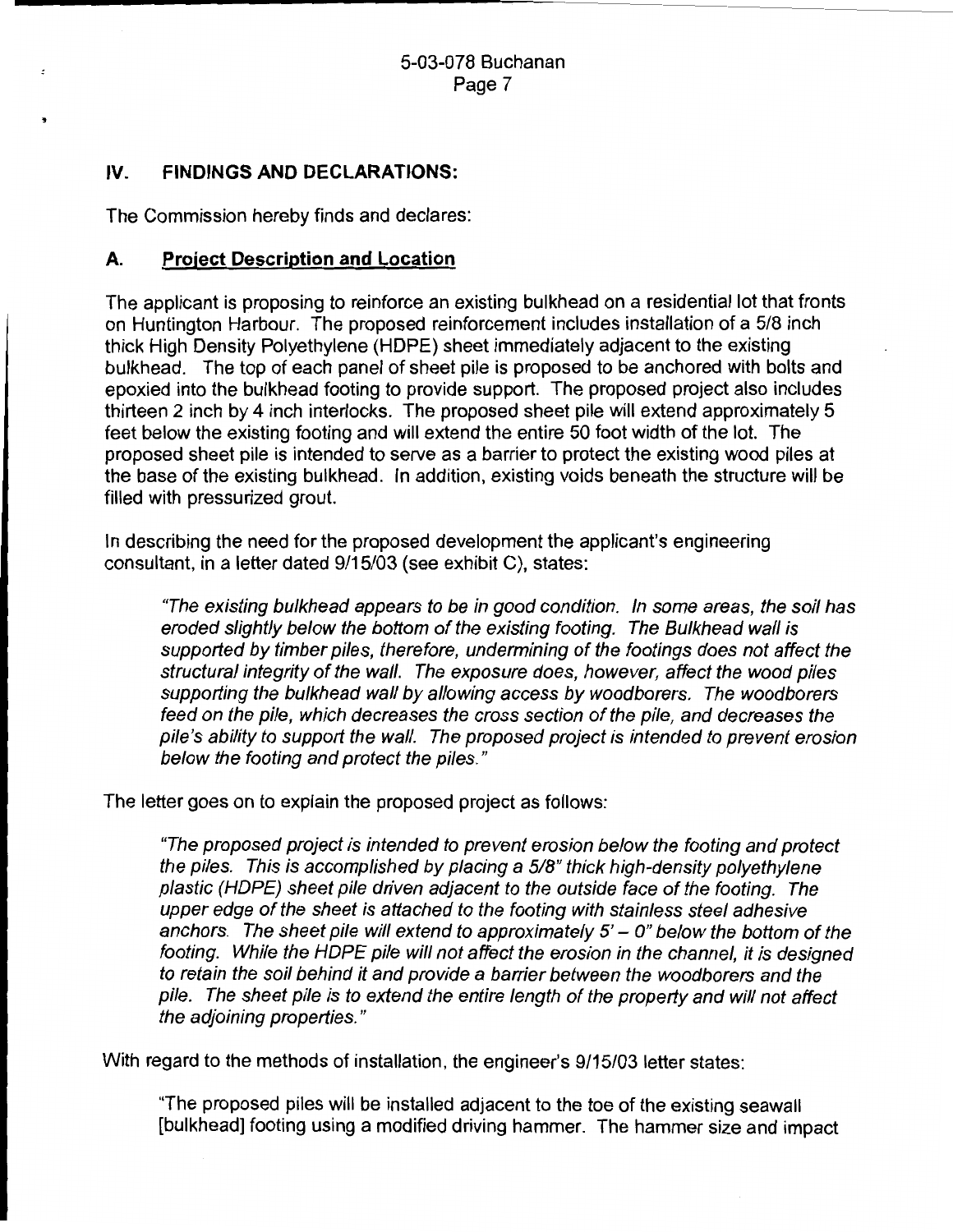is decreased due to the material properties. Each sheet pile has an interlocking mechanism that acts as a guide to keep the pile aligned while driving and provides for a mechanical attachment at each joint. The sheet piles will attach to the wall footing and extend the entire length of the property. The piles will terminate at each end of the property. Due to the thickness of the piles (5/8" thick), no special termination or transition is required. Any future protection, repair, or replacement of the seawalls [bulkheads] at the adjacent properties can progress unimpeded by this protective measure."

•

The California State Lands Commission has reviewed the project and in a letter (file reference SO 2003-09-16.1, see exhibit D) "asserts no claims that the project intrudes onto State owned lands. As to the retained Public Trust Easement, based on our review, your client's project does not appear to be inconsistent with Public Trust needs of the area." In addition, the California Department of Fish and Game has reviewed the project and, in a letter dated 7/15/03, finds that no Streambed Alteration Agreement is necessary for the proposed project (see E).

The subject site is located in the City of Huntington Beach. The City has a certified Local Coastal Program. However, because the proposed development is located seaward of the mean high tide line (seaward of the existing bulkhead), the project falls within the Commission's retained permit jurisdiction.

The nearest public access in the area is at a pocket park located across the channel from the subject site near Scepter Lane and Warner Avenue (approximately  $\frac{1}{4}$  mile to the southeast) and also at Sunset County Beach located approximately 1/2 mile to the southwest.

#### B. Shoreline Protective Devices

Section 30235 of the Coastal Act states:

Revetments, breakwaters, groins, harbour channels, seawalls, cliff retaining walls, and other such construction that alters natural shoreline processes shall be permitted when required to serve coastal-dependent uses or to protect existing structures or public beaches in danger from erosion, and when designed to eliminate or mitigate adverse impacts on local shoreline sand supply. Existing marine structures causing water stagnation contributing to pollution problems and fish kills should be phased out or upgraded where feasible.

The proposed development involves structural reinforcement to protect an existing bulkhead which is necessary to protect an existing home located in Huntington Harbour. In some areas of the subject site, the soil has eroded slightly below the bottom of the existing bulkhead's footing. The bulkhead wall is supported by timber piles, therefore, undermining of the footings does not affect the structural integrity of the wall. The exposure does, however, affect the wood piles supporting the bulkhead wall by allowing access by woodborers. The woodborers feed on the pile, which decreases the cross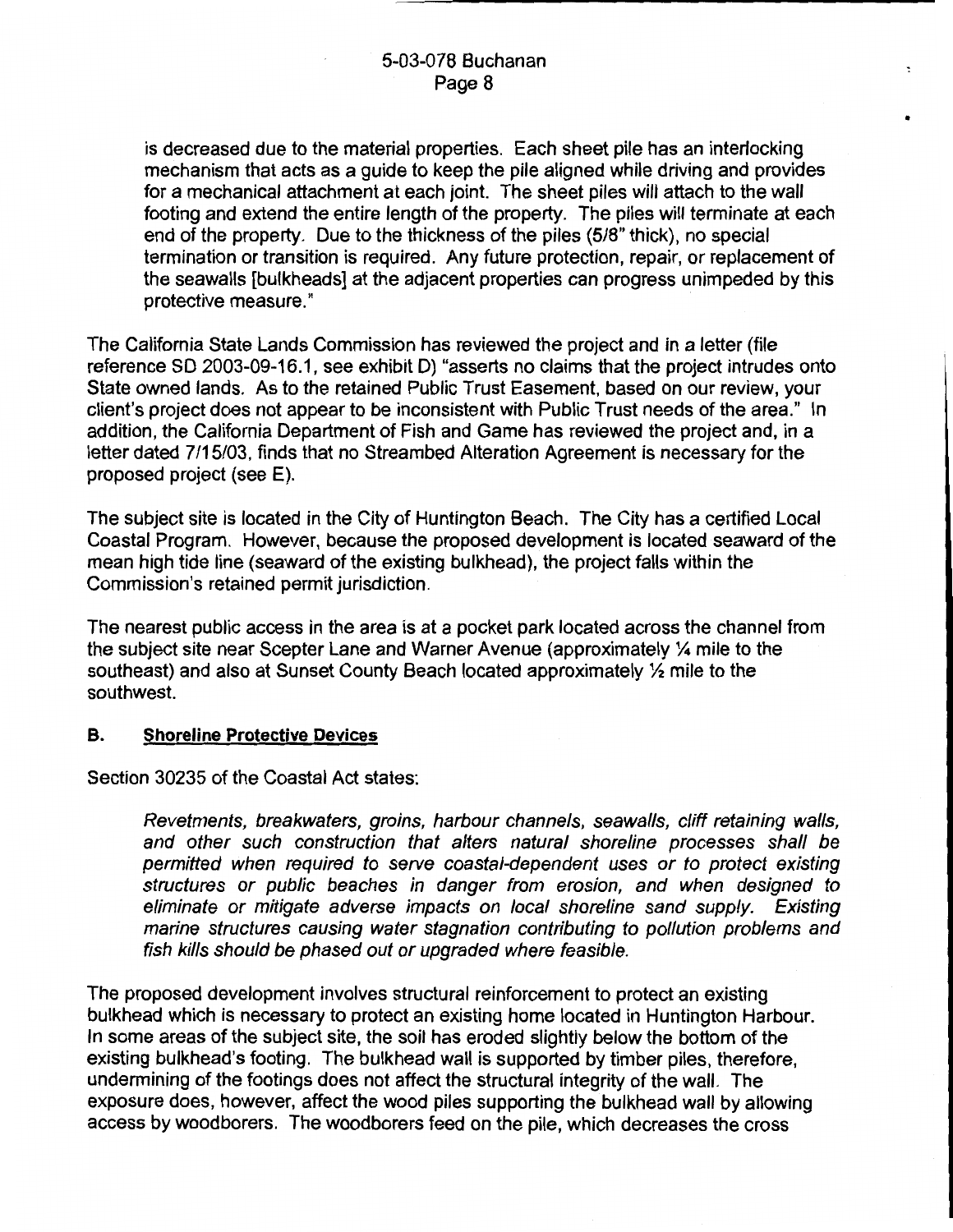section of the pile, and decreases the pile's ability to support the wall. Damage to the supporting timber piles could lead to bulkhead collapse. If protective measures are not implemented, damage to the bulkhead could result, leading to failure of the bulkhead and damage to the residence landward of the bulkhead. The proposed development is designed to prevent erosion below the footing, to protect the timber piles, and to protect the existing bulkhead, and ultimately the existing residence.

The proposed project involves the fill of coastal waters in the form of the 5/8 inch thick sheet piles and thirteen 2 inch by 4 inch interlocks. The purpose of the proposed fill is to protect the existing residence, which is not one of the eight allowable uses enumerated under section 30233 of the Coastal Act. However, as stated in the policy above, Section 30235 of the Coastal Act requires the Commission to approve seawalls and other similar structures provided that such structures are for the purpose of protecting existing structures and provided that the structures are designed to eliminate or mitigate adverse impacts on local shoreline sand supply. The proposed reinforcement of the existing bulkhead/seawall is the type of structure described in Section 30235 because it is a protective device that minimizes shoreline erosion (a natural shoreline process) and is for the purpose of protecting an existing structure (the single family residence located landward of the bulkhead). In addition, the proposed project is occurring within an urban harbour at a location isolated from the nearest open coastal shoreline and longshore littoral sand transport mechanisms. The proposed sheet pile has been designed to minimize the amount of fill of coastal waters and to minimize the amount of soft bay bottom covered which may contribute to shoreline sand supply. Therefore, in this case, by minimizing the area of soft bay bottom covered, the proposed project mitigates adverse impacts on local shoreline sand supply. Accordingly, the proposed project is approvable under section 30235 of the Coastal Act rather than section 30233 of the Coastal Act.

The applicant's coastal engineer indicates that the proposed project is the least environmentally damaging feasible alternative. Section 30108 of the Coastal Act states that "feasible" means capable of being accomplished in a successful manner within a reasonable period of time, taking into account economic, environmental, social, and technological factors. Alternatives considered were: 1) installation of driven sheet piles with rip rap rock at the base; 2) concrete encasement of the existing wood piles in place; 3) the use of steel sheet piles rather than plastic; and 4) repair of individual piles as they become damaged (do nothing alternative).

The use of driven sheet piles with rip rap rock at the base (alternative 1 ), as well as encasement of the piles with concrete (alternative 2) were not pursued because both options require an extensive amount of work below the waterline which would result in significantly greater impacts to the marine environment than the proposed project

The use of steel rather than plastic sheet piles was also considered (alternative 3), but dismissed for the following reasons. The susceptibility of the steel to corrosion when submerged would require cathodic protection that would not be required for plastic sheet piling. The cathodic protection would require the placement of a sacrificial piece of metal adjacent to the proposed sheet pile and a constant stream of electricity to draw corrosive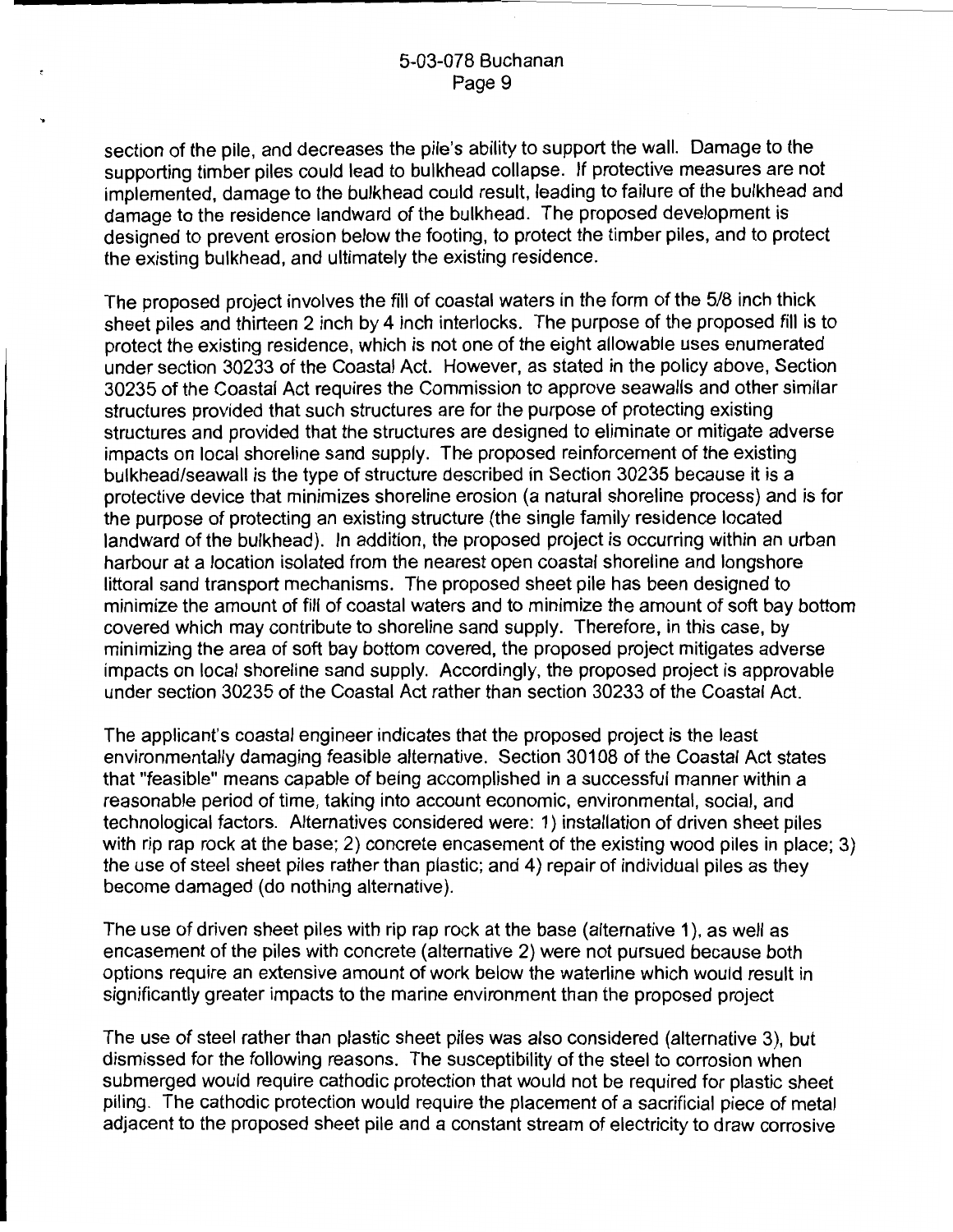forces away from the steel sheet pile. If the cathodic protection were to fail, the failure may not be immediately discovered. If the failure continued, the protective sheet pile itself would begin to corrode, which would then require additional work. The proposed plastic would be inert, whereas the steel is not. Furthermore, the life of the plastic sheet pile is expected to be significantly longer than the life of the steel. The plastic sheet pile has an expected life of 50 years versus 20 years for steel. The longer life expectancy would mean longer intervals between major work on the bulkhead, thus fewer disturbances to the marine environment. Finally, installation can be accomplished with reduced hammer size and impact when plastic (rather than steel) is used.

Alternative 4, repair of the piles as they become damaged, considered by the applicant to be the "do nothing" alternative was also rejected because this option would require periodic monitoring. If the monitoring failed to provide adequate assessment of the conditions, a partial failure of the bulkhead may result. If the bulkhead were to partially fail, the impact on the marine environment would be increased over the proposed project's impacts due to post-failure replacement or repair of the bulkhead and foundations. In addition, bulkhead failure would not protect the existing residence. The "do-nothing" alternative would ultimately lead to damage of the timber piles, thus, it would not achieve avoidance of the impact, but rather delay. Furthermore, if no action is taken until damage to the piles has actually occurred, the repair necessary at that time would be much more extensive than that proposed, and would create a substantial increase in the disturbance to the marine environment, including a multi-fold increase in the quantity of fill necessary to stabilize the site and protect the existing residence.

In addition, if the bulkhead were allowed to fail, it would collapse into the harbour. Debris from the collapsed bulkhead would likely fall upon sensitive marine habitat resulting in impacts upon that habitat. In addition, sediment released from behind the collapsed bulkhead would enter the water column causing turbidity. Furthermore, debris from the collapsed bulkhead would result in the fill of coastal waters, covering soft bottom habitat. The proposed project would have less impact than the no project alternative because any permanent impacts upon soft bottom habitat will be controlled and mitigated under the proposed project while such impacts from the no project alternative would be uncontrolled and much more extensive. Consequently the "do nothing" alternative was not pursued.

The proposed bulkhead reinforcement is necessary to protect the existing bulkhead and the single family residence. In addition, the proposed development mitigates adverse impacts upon shoreline sand supply and is the least environmentally damaging feasible alternative. Therefore, the Commission finds that the proposed project is consistent with Section 30235 of the Coastal Act.

#### **C. Marine Habitat**

Section 30230 of the Coastal Act requires that marine resources shall be maintained, enhanced, and where feasible, restored. Section 30230 of the Coastal Act states: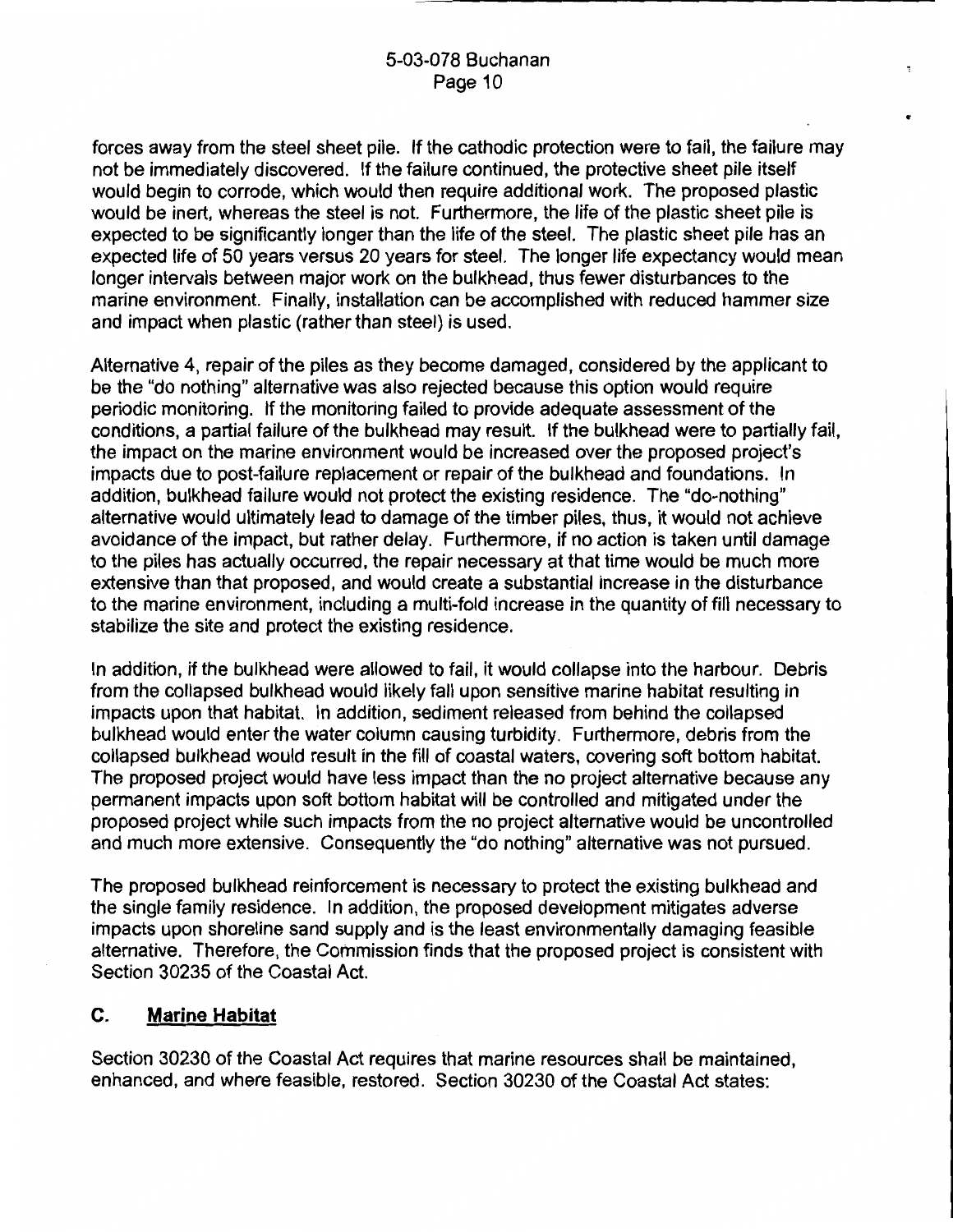Marine resources shall be maintained, enhanced, and where feasible, restored. Special protection shall be given to areas and species of special biological or economic significance. Uses of the marine environment shall be carried out in a manner that will sustain the biological productivity of coastal waters and that will maintain healthy populations of all species of marine organisms adequate for long-term commercial, recreational, scientific, and educational purposes.

Section 30231 of the Coastal Act states:

The biological productivity and the quality of coastal waters, streams, wetlands, estuaries, and lakes appropriate to maintain optimum populations of marine organisms and for the protection of human health shall be maintained and, where feasible, restored through, among other means, minimizing adverse effects of waste water discharges and entrainment, controlling runoff, preventing depletion of ground water supplies and substantial interference with surface water flow, encouraging waste water reclamation, maintaining natural vegetation buffer areas that protect riparian habitats, and minimizing alteration of natural streams.

1. Soft Bottom Habitat

The proposed development is occurring in the waters of Huntington Harbour. The development area is entirely submerged. The proposed placement of sheet piles and interlocks will result in the permanent coverage of approximately 3.7 square feet of soft bottom habitat and associated benthic (bottom-dwelling) organisms.

The California Department of Fish and Game (CDFG) has reviewed the proposed project and in a letter dated July 15, 2003 stated that no Streambed Alteration Agreement is necessary and that the applicant could begin the project once all other necessary permits have been obtained. Further, the subject site is not designated in the certified local coastal program as an environmentally sensitive habitat area.

The applicant has not proposed mitigation to offset the permanent loss of the 3.7 square feet of soft bottom habitat. However, similar projects in Huntington Harbour did include mitigation for loss of soft bottom habitat. The mitigation proposed in conjunction with previous bulkhead reinforcement projects is contained within the document titled Soft Bottom Mitigation Plan, Humboldt Island and Trinidad Island Bulkhead Repair Project, Huntington Beach, California dated April 2000 prepared by Tetra Tech, Inc. of Pasadena, California. The previously approved mitigation provided replacement habitat at a 2:1 ratio (mitigation to impact) and included restoration of tidal wetlands in the Balsa Chica Ecological Reserve at a location near the intersection of Warner Avenue and Pacific Coast Highway in Huntington Beach. This mitigation site is approximately 1/2 mile southwest of the proposed impact area.

On-site wetland restoration is not feasible because the impact area is a bulkheaded harbour area where there are no opportunities to create new wetlands or restore former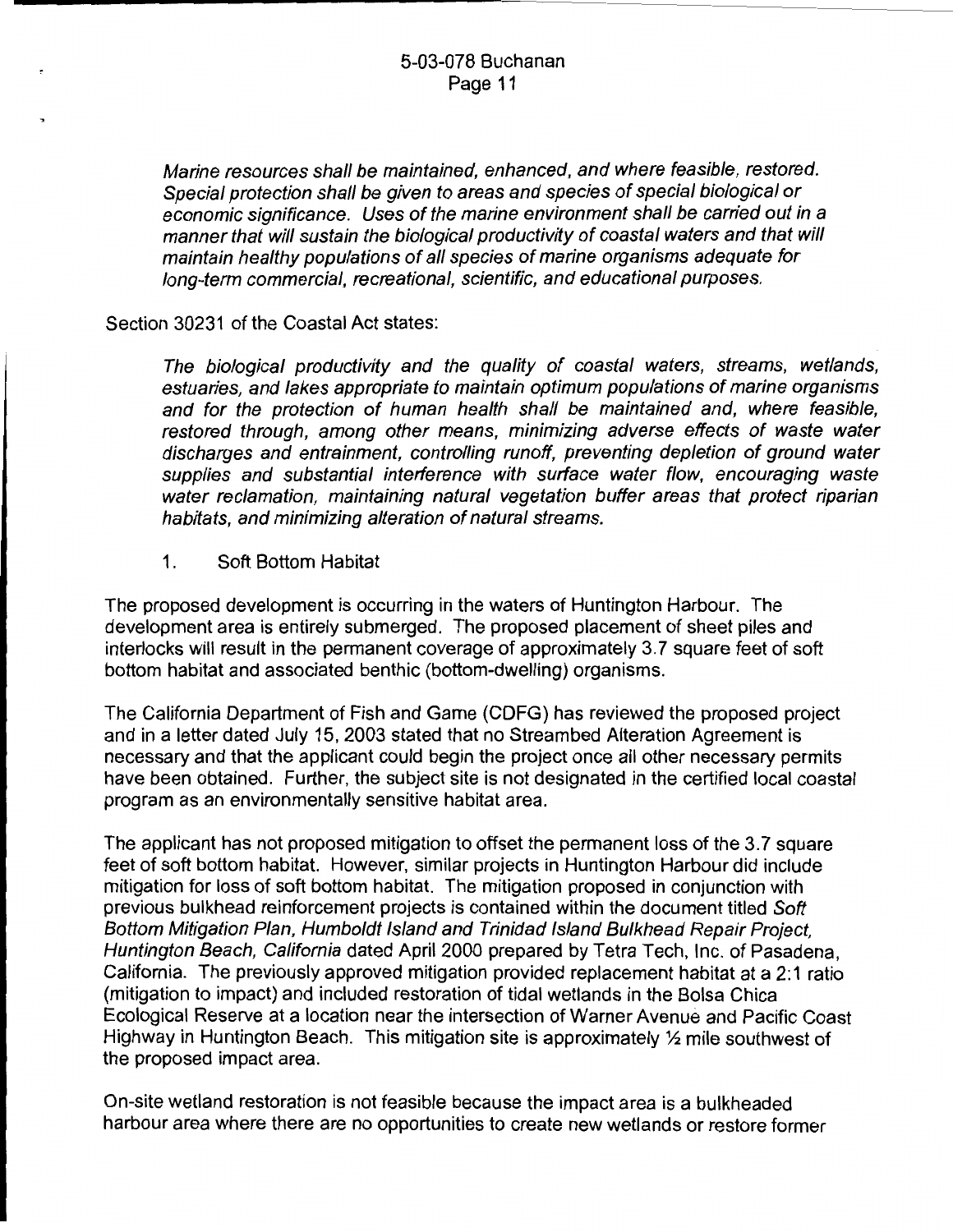wetlands. Meanwhile, the previously approved restoration site, located approximately  $\frac{1}{2}$ mile away, is within the Bolsa Chica Ecological Reserve which is an open space area managed as a passive recreation and wildlife habitat area. The impact site and restoration site are hydraulically connected to one another via Huntington Harbour and the Bolsa Chica wetlands complex. Therefore, the impact site and restoration site are geographically close and are part of the same ecological system. The Bolsa Chica Ecological Reserve area contains wetlands and historic wetland habitat that has been impacted over time by human development. Restoration of the wetlands within this area would increase the function and value of the habitat within the reserve.

The habitat to be impacted at the subject site consists of soft bottom containing amphipods and hydroids. These species are common to soft bottom habitat throughout the harbour. No sensitive wildlife species are known to occur within this habitat at the site. Meanwhile, the wetland habitat restoration would occur in an area known to be high in plant and animal species diversity, including rare and endangered species. Therefore, the restoration of habitat at Bolsa Chica Ecological Reserve would be beneficial to a wide variety of wildlife. Any restored wetland habitat in a bulkheaded harbour area similar to the impact area would not be expected to attract the diversity and abundance of wildlife that the off-site restoration would. A high probability of successful restoration is expected at the Bolsa Chica site because the project would restore former and degraded wetland areas. Commission staff have reviewed the restoration plan and agree with the expectation of success. Accordingly, the Commission is requiring the applicant to submit a mitigation plan that commits the applicant to participate in the above described Bolsa Chica restoration plan (provided the permit holder for the restoration site is willing to allow this applicant's participation in that program) at a ratio of 2:1 for the proposed impacts. This mitigation ratio is similar to that required by COPs 5-98-179, 5-98-201, 5-98-443, 5-98-444,5-99-031,5-99-032, 5-99-108,5-99-473,5-00-389,5-00-390,5-01-358 and 5- 01-359. A higher mitigation ratio, such as 4:1, has not been required due to the anticipated success of the restoration and the high habitat value that the restored wetland area will have compared with the impact area.

The required mitigation would occur in conjunction with other soft bottom mitigation required due to wetlands impacts caused by bulkhead reinforcement projects elsewhere on Trinidad Island [5-00-389, 5-00-390 and 5-01-359] and Humboldt Island [5-98-179, 5-98-201, 5-98-443, 5-98-444, 5-99-031, 5-99-032, 5-99-108, 5-99-473, 5-01-358, 5-01-062] which have been approved or are pending approval by the Commission. In total, 1 ,363.6 square feet of soft bottom habitat will be impacted by the bulkhead reinforcement projects on Humboldt Island [5-98-179, 5-98-201, 5-98-443, 5-98-444, 5-99-031, 5-99-032, 5-99-108, 5-99-473, 5-01-358, 5-01-062] and 366.4 square feet of soft bottom will be impacted on Trinidad Island [5-00-389, 5-00-390 and 5-01-359 (pending)] for a total of 1,730 square feet of impact. The proposed project's required mitigation would add 7.4 square feet to that. In total 3,467.4 square feet of mitigation will be implemented in the Bolsa Chica Ecological Reserve for the proposed impacts by bulkhead reinforcement projects throughout Huntington Harbour.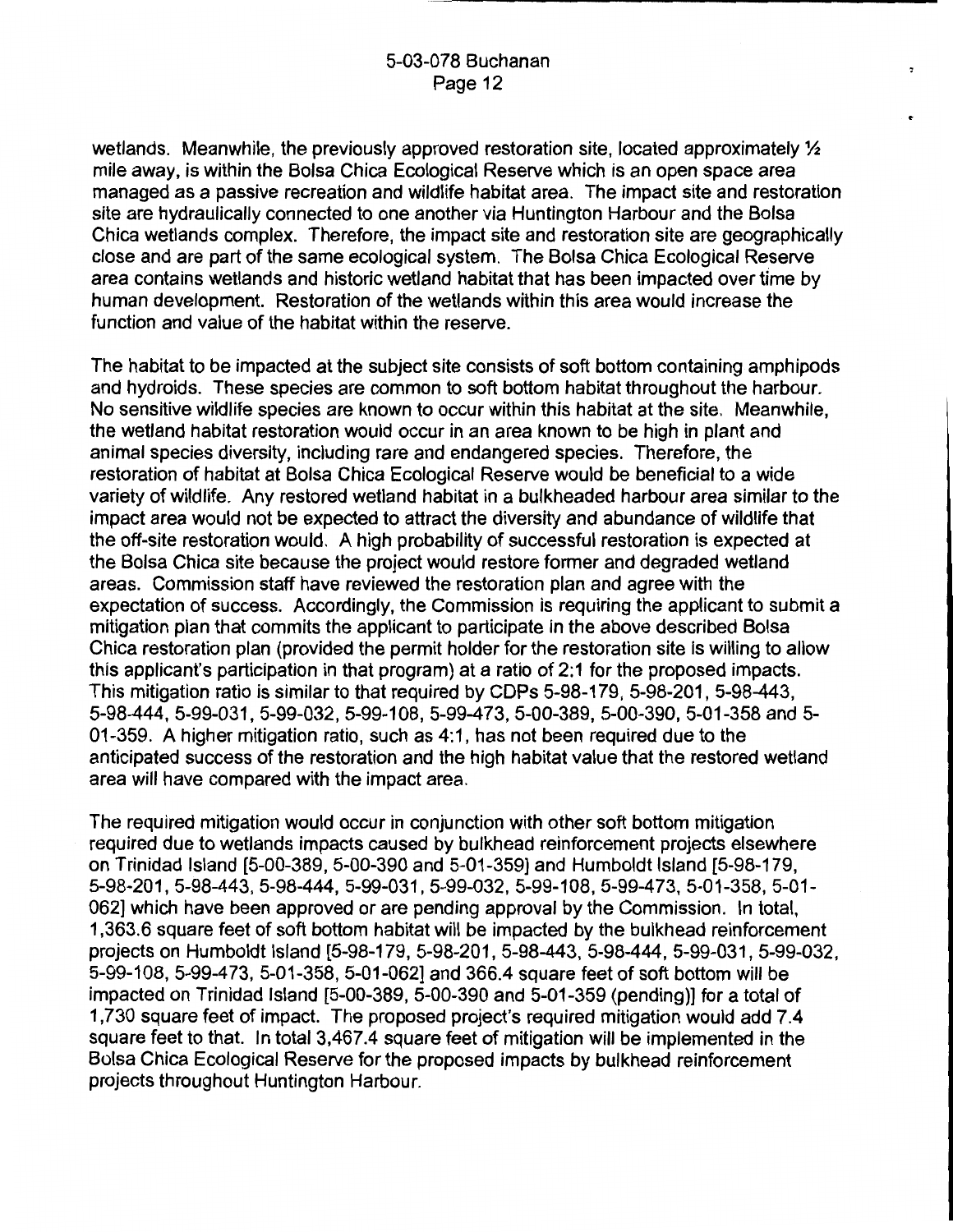The mitigation at the Balsa Chica Ecological Reserve consists of removing concrete debris from a former wetland, grading the area to match site elevations of adjacent functioning wetlands, and restoring tidal influence to the graded area to create a tidal wetland by replacing and enlarging culverts that provide a connection to the Balsa Chica channel. The Commission has approved Coastal Development Permit 5-01-020 for the construction of 5,358 square feet of wetland mitigation. This quantity, 5,358 square feet, exceeds the amount of total mitigation required by previously approved bulkhead reinforcement projects. At the time COP 5-01-020 was approved, the remainder area was identified as remaining available as mitigation for future bulkhead reinforcement projects in Huntington Harbour which cause wetland impacts, such as the proposed project. As approved by COP 5-01-020, the mitigation must be undertaken prior to or concurrent with the commencement of the bulkhead reinforcement project. The mitigation program includes a 5 year monitoring period, with yearly monitoring and reporting during that period. The proposed soft bottom mitigation has been reviewed and approved by the California Department of Fish and Game.

The required mitigation is necessary to offset permanent losses of soft bottom habitat. Therefore, the Commission imposes Special Condition 6 which requires the applicants to participate in the previously approved soft bottom mitigation plan within the Balsa Chica Ecological Reserve. Any deviations from the plan must be reported to the Executive Director and may require an amendment to the coastal development permit.

The Executive Director may accept the applicant's participation in an alternative mitigation program provided that mitigation site is ecologically connected to the impact site. Further, if the applicant's participation in an existing program becomes infeasible, the applicant may seek an amendment for an alternative means of satisfying the mitigation requirement.

Only as conditioned to provide mitigation to offset the loss of soft bottom habitat can the proposed project be found consistent with Section 30233 of the Coastal Act regarding fill of coastal waters.

### 2. Water Quality and Construction Impacts

The proposed project involves the reinforcement of an existing bulkhead using 5/8 inch thick plastic sheet pile immediately adjacent to the existing bulkhead to a depth of approximately 5 feet below the existing footing. Due to the proposed project's location in the water, the proposed work may have adverse impacts upon water quality and the marine environment.

The proposed project was submitted to the California Regional Water Quality Control Board, Santa Ana Region, for their review and approval. The Regional Board approved 401 certification contingent upon the following conditions:

1. To the maximum extent practicable, the project must limit turbidity and the dispersion of suspended solids and other pollutants that could affect water quality standards of the receiving waters.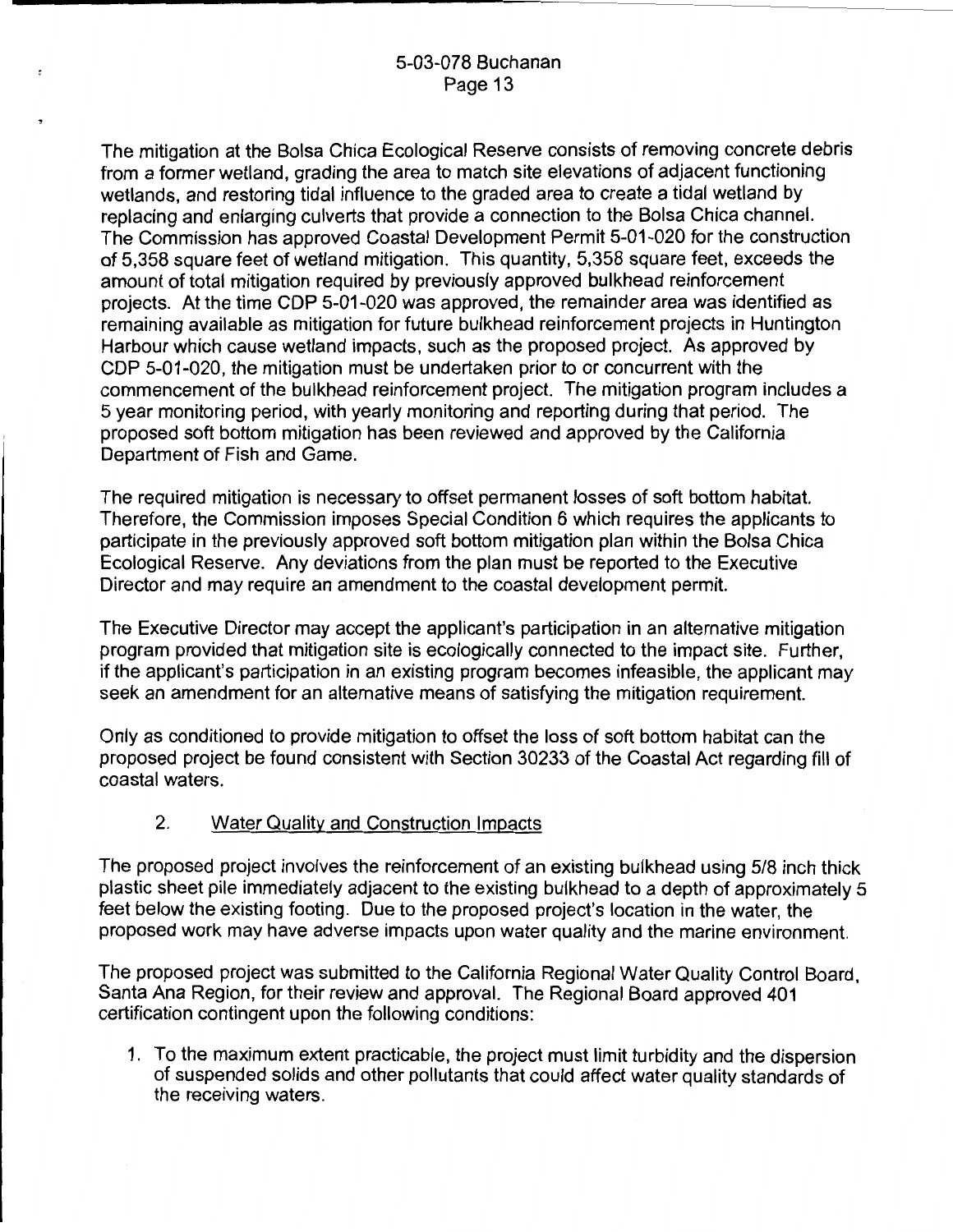- 2. There shall be no discharge of wastes, including construction-related refuse, to waters of the United States or State.
- 3. Non-stormwater discharges from the project site to Huntington Harbour are prohibited.
- 4. The following Best Management Practices described in the Coastal Resources Management Report dated February 26, 2003, shall be implemented. These are:
	- Debris and silt curtains should be deployed around the perimeter of the project area to minimize the spread of debris and turbid waters in Huntington Harbour.
	- All debris and trash shall be disposed in suitable trash containers on land at the end of each construction day.
	- The discharge of any hazardous material into Huntington Harbour is prohibited.

The applicant has submitted a Pre-Construction Marine Biological Survey Assessment, prepared by Coastal Resources Management, dated February 5, 2003. The Assessment identifies potential impacts to water quality arising from the proposed project. The potential adverse impact to water quality identified in the Assessment is an increase in water turbidity when panels are installed. The resuspended sediments will have a potential to reduce water clarity and decrease ambient dissolved oxygen concentrations in the water column during the periods of panel construction if the sediments are anoxic. The Assessment recommends the Best Management Practices identified above, which have been endorsed by the RWQCB.

In addition, the improper storage of construction equipment and materials during construction can contribute to adverse water quality impacts; therefore, the Commission finds it necessary to identify the following other construction related restrictions: all construction materials and equipment shall be stored landward of the bulkhead, on impervious surfaces only; all construction materials or waste shall be stored in a manner which prevents their movement via runoff, or any other means, into coastal waters; and that any and all construction equipment, materials and debris are removed from project site and discarded or stored in an appropriate manner at the conclusion of construction. The Commission finds it necessary to identify the permittee's responsibilities regarding construction and the utilization of best management practices and has conditioned the project accordingly. Thus, to assure that adverse impacts to water quality are minimized, the Commission imposes Special Condition No. 2 which requires the applicant to utilize best management practices including those described above. The special condition will help supplement the applicant's water quality program and ensure that the applicant's program is consistent with the Commission's water quality requirements for development in the water.

3. Plastic

The Commission has expressed concern about the use of plastic in the marine environment due to the potential for leaching toxins into the marine environment caused by the possible deterioration of the plastic. In a leach test of recycled plastic composite containing polyethylene, polypropylene, polystyrene, polyvinyl chloride, and other plastics, only minor amounts of copper, iron, and zinc leached from the plastic. None of the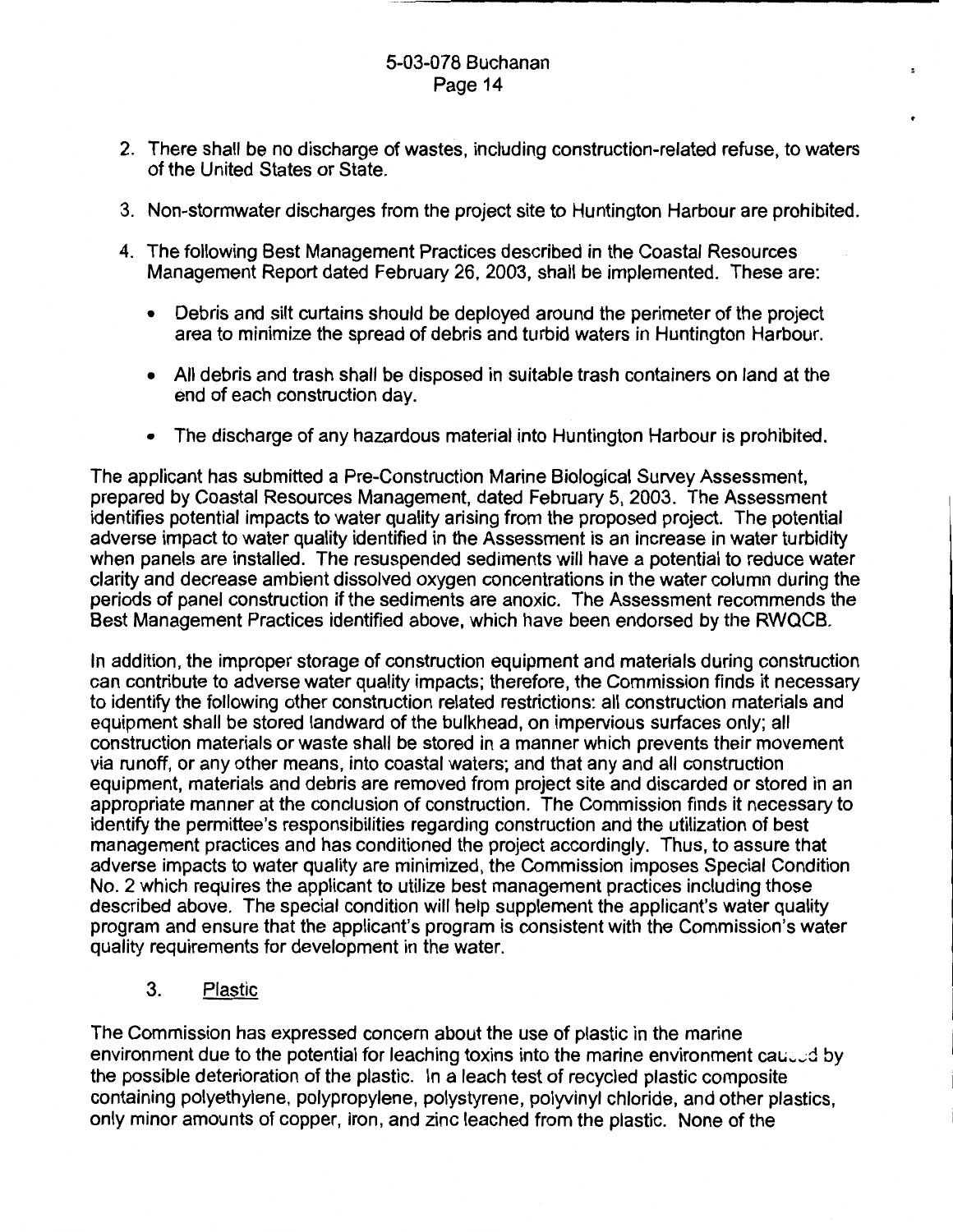contaminants had a concentration significant enough to have any adverse effects on the marine environment.

The Commission's concern with plastics, however, also includes the potential to increase plastic debris in the marine environment due to cracking, peeling, and sloughing of plastic used in marine related projects. Since plastic is an inorganic material, it does not biodegrade, but rather continually breaks down into ever-smaller pieces which can adversely effect the marine environment.

The presence of plastics in the coastal and ocean environment is both widespread and harmful to human and marine life. An article, written by Jose G.B. Derraik, entitled "The Pollution of the Marine Environment by Plastic Debris: A Review," reviews much of the literature published on the topic of deleterious effects of plastic debris on the marine environment. The article states:

#### The literature on marine debris leaves no doubt that plastics make-up most of the marine litter worldwide.<sup>1</sup>

In support of this statement, the article includes a table that presents figures on the proportion of plastics among marine debris around the world. In most of the locations listed on the table, plastics represented more than 50 percent of the total marine debris found. $2$  In other studies, the percentage is even higher.

Existing studies clearly demonstrate that plastic debris creates problems for marine life. Plastic marine debris affects at least 267 species worldwide, including 86% of all sea turtle species,  $44\%$  of all sea bird species, and  $43\%$  of marine mammal species.<sup>3</sup> For example, plastics cause significant adverse impacts in seabirds, when birds mistakenly ingest the plastic debris. A study performed in 1988, concluded that seabirds consuming large amounts of plastics reduced their food consumption, which limited their ability to lay down fat deposits and in turn reduced fitness. In addition, ingesting plastics can block gastric enzyme secretion, diminish feeding stimulus, lower steroid hormone levels, delay ovulation, and cause reproductive failures.<sup>4</sup>

Plastic debris that has settled on the seabed floor also harms the biological productivity of coastal waters. In Derriak's article, he states:

The accumulations of such [plastic] debris can inhibit gas exchange between the overlying waters and the pore waters of the sediments, and the resulting hypoxia or anoxia in the benthos can interfere with the normal

<sup>1</sup>Derraik, Jose. "The Pollution of the Marine Environment by Plastic Debris; A Review", Marine Pollution Bulletin, 44: 842-852, 2002.

 $<sup>2</sup>$  lbid.</sup>

<sup>&</sup>lt;sup>3</sup> Laist, D. W. "Impacts of Marine Debris: Entanglement of Marine Life in Marine Debris Including a<br>Comprehensive List of Species with Entanglement and Ingestion Records", Coe, J.M., Rogers, D.B. (Eds.) <sup>4</sup> Derraik, Jose. "The Pollution of the Marine Environment by Plastic Debris; A Review", Marine Pollution

Bulletin, 44: 842-852, 2002.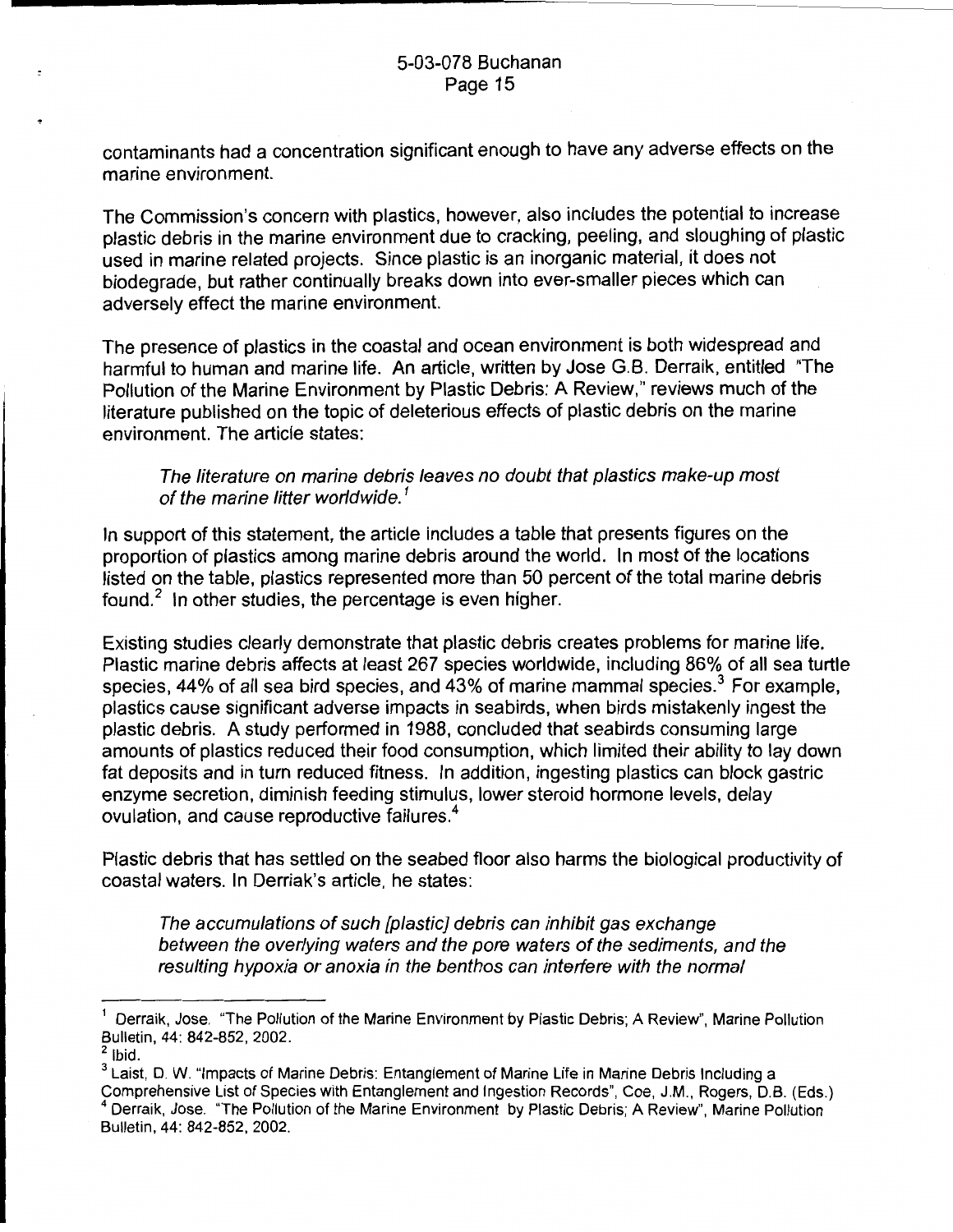ecosystem functioning, and alter the make-up of life on the sea floor. Moreover, as for pelagic organisms, benthic biota is likewise subjected to entanglement and ingestion hazards. *<sup>5</sup>*

There are no examples that staff can identify that document the deterioration rate of plastic used in the marine environment. The standard manufacturer's warranty for plastic floats, often used in marina construction, ranges from 10 to 12 years. The warranties are against cracking, peeling, sloughing and deterioration from ultraviolet rays. Marina operators have indicated that plastic floats will last as long as 20 years before they need to be replaced. To extend the life of the plastics used in the marine environment, stabilizers are added to increase protection from degradation that may result from UV exposure. Thus it is significant to note that the plastic sheet piles proposed in subject project will be entirely submerged and 70% will be below grade, which further reduces exposure to ultraviolet (UV) radiation. In addition, unlike some other uses of marine plastics, the bulkhead sheet pile will not be adjacent to abrasive forces (such as docking boats, etc.) which may result in breakage.

Notwithstanding the protection provided by the stabilizers and location of the proposed plastic sheet piles, the potential does exist that the plastic may degrade over time. If the plastic were to become brittle, it may splinter or chip and would introduce plastic debris into the coastal waters, and thus would adversely affect water quality and marine resources. However, unlike pilings and fenders that may use plastic for protection, and are constantly subject to abrasive forces from boats, the potential for impact and damage to the bulkhead sheet pile is nominal. Due to the location of the bulkhead sheet piles, they are protected from boater impact. Furthermore, the sheet piles will be submerged and not exposed to extensive ultraviolet radiation.

Among the alternatives to the proposed project that were considered was installation of driven sheet piles with rip rap rock at the base, and the use of steel sheet piles rather than plastic. The first alternative would substantially increase the area of disturbance due to the placement of the rip rap rock. For this reason, it has been dismissed as environmentally inferior. The use of steel sheet piles was considered, but dismissed for the following reasons. The susceptibility of the steel to corrosion when submerged would require cathodic protection that would not be required for plastic sheet piling. The cathodic protection would require the placement of a sacrificial piece of metal adjacent to the proposed sheet pile and a constant stream of electricity to draw corrosive forces away from the steel sheet pile. If the cathodic protection were to fail, it may not be immediately obvious. If the failure continues, the protective sheet pile itself would begin to corrode. The proposed plastic would be inert, whereas the steel is not. Furthermore, the life of the plastic sheet pile is expected to be significantly longer than the life of the steel. The plastic sheet pile has an expected life of 50 years versus 20 years for steel. The longer life expectancy would mean longer intervals between major work on the bulkhead, thus fewer disturbances to the marine environment. Finally, installation can be accomplished with

<sup>&</sup>lt;sup>5</sup>lbid.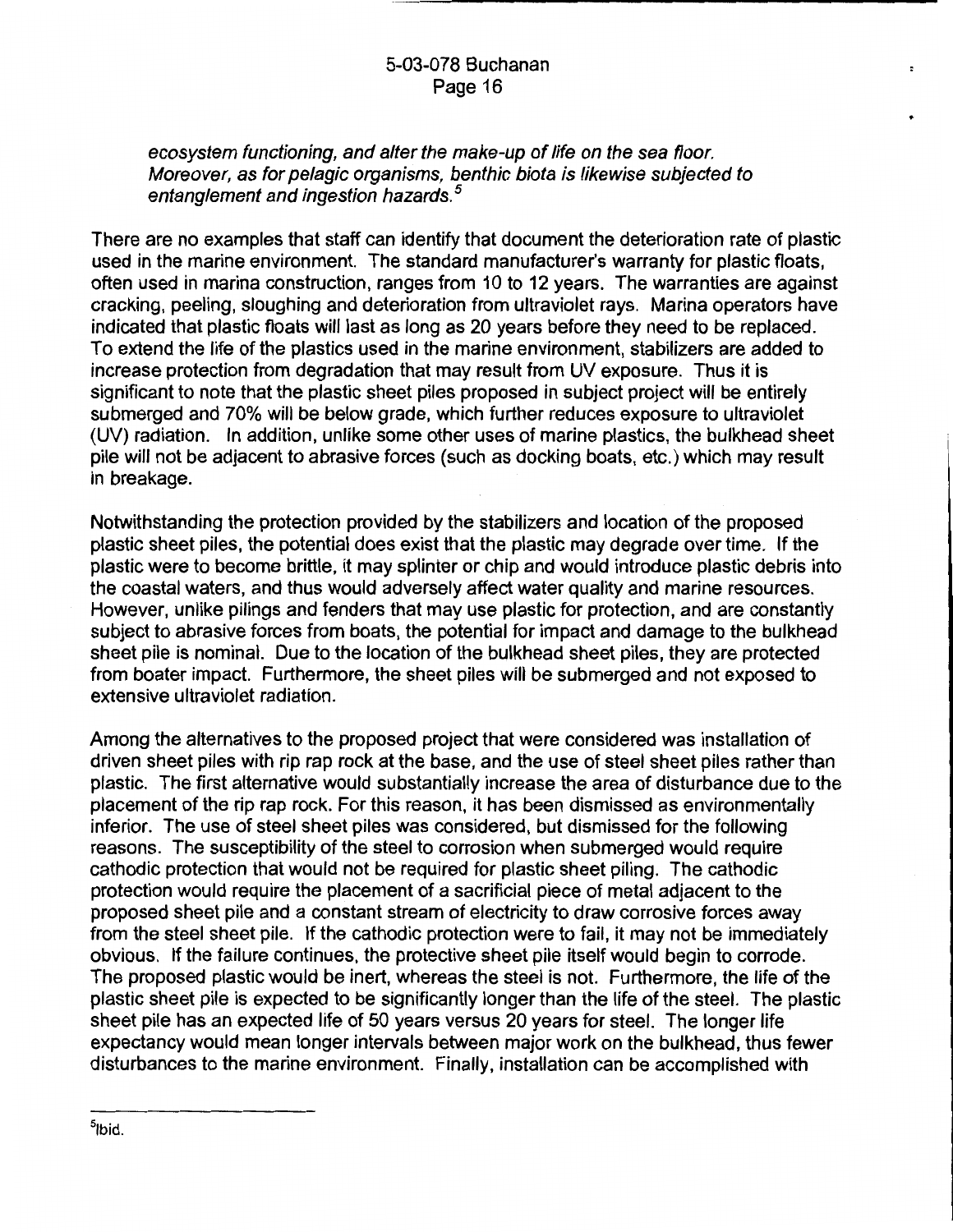reduced hammer size and impact when plastic (rather than steel) is used. Therefore, the use of plastic sheet piles is proposed as the least environmentally damaging.

The use of treated wood was not considered, but it should be noted that in a study comparing the toxic effects of plastics to treated wood, the researchers concluded that, "in all these experiments with four different species of estuarine organisms, the recycled plastic proved to be far less toxic material than the treated wood."6 Commission staff has also reviewed a 1999 Navy Region Southwest document, "Plastic Pier Piling Evaluation Report," which reported on an evaluation of 1 ,200 fiberglass- and steel- reinforced plastic pier pilings installed since 1995. The report acknowledges that because use of plastic pier pilings is a relatively recent occurrence, the pilings' long-term durability and maintenance requirements are not known. However, the report concluded that plastic pilings appear to be more durable than timber pilings, maintenance requirements appear to be limited, and none of the pilings has required replacement because of degradation from exposure to the marine environment. In addition, toxicity leaching tests and metal analyses of a plastic piling sample indicated that the use of these pilings does not appear to present any environmental concerns to fish and wildlife.

Nevertheless, the potential for plastic to break apart and enter the marine environment is not entirely eliminated. Consequently the plastic sheet piles must be monitored to ensure that they are maintained in an environmentally safe operating condition and replaced when damage or degradation has occurred. To minimize the potential of the plastic sheet piles breaking apart and entering the water due to damage or deterioration, Special Condition No. 1 requires that the project be carefully monitored once every two years for the first 12 years, and then every year thereafter. If monitoring confirms that the use of the plastic sheet piles is damaging marine resources, the applicant is required to submit an application for an amendment to this permit or a new coastal development permit. At that time the proposed repair and/or replacement will be evaluated, including consideration of whether use of such materials should be stopped, and whether more environmentally friendly products have been developed. Further, if new information becomes available indicating that the use of plastic does have harmful effects on the marine environment, and that environmentally superior products are available, consideration must be given to substitution of the environmentally superior alternative to plastic. As a condition of approval, the applicant shall agree to submit an application for an amendment to this permit or a new coastal development permit if new information becomes available that indicates that plastic has harmful effects on the marine environment, and that environmentally superior, feasible alternative(s) are available. The amendment or new coastal development shall include measures to eliminate or significantly reduce the adverse impacts of the plastic. Only as conditioned can the proposed project be found consistent with Sections 30230 and 30231 of the Coastal regarding protection of the marine environment.

<sup>&</sup>lt;sup>6</sup> Toxicity of Construction Materials in the Marine Environment; Weis, Peddrick; Weis, Judith; Greenberg, Arthur; and Nosker, Thomas; Archives of Environmental Contamination and Toxicology; 1992.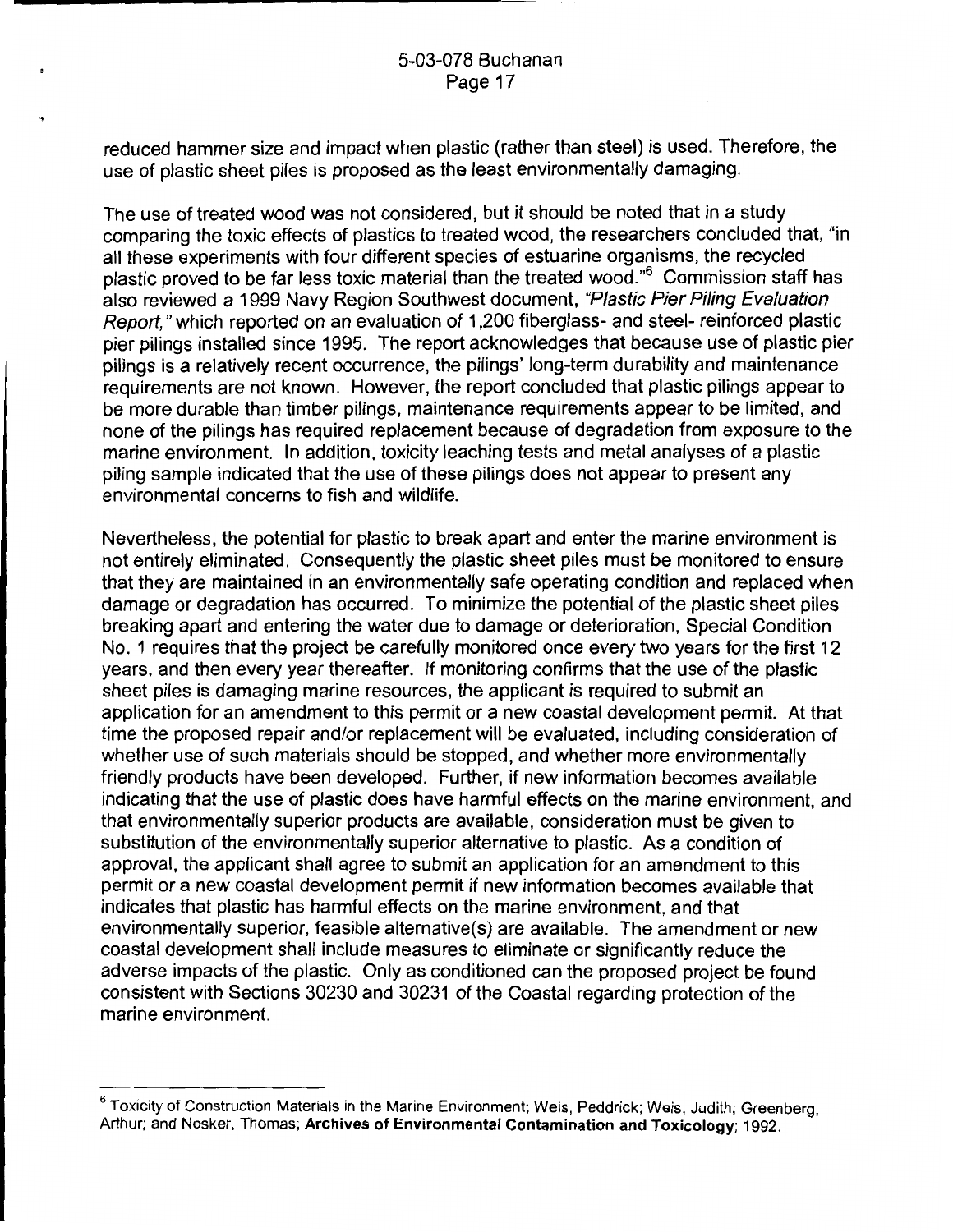#### 3. Caulerpa taxifolia

Recently, a non-native and invasive aquatic plant species, Caulerpa taxifolia (herein C. taxifolia), has been discovered in parts of Huntington Harbour (Emergency Coastal Development Permits 5-00-403-G and 5-00-463-G). C. taxifolia is a tropical green marine alga that is popular in the aquarium trade because of its attractive appearance and hardy nature. In 1984, this seaweed was introduced into the northern Mediterranean. From an initial infestation of about 1 square yard it grew to cover about 2 acres by 1989, and by 1997, blanketed about 10,000 acres along the coasts of France and Italy. Genetic studies demonstrated that those populations were from the same clone, possibly originating from a single introduction. This seaweed spreads asexually from fragments and creates a dense monoculture displacing native plant and animal species. In the Mediterranean, it grows on sand, mud and rock surfaces from the very shallow subtidal to about 250 ft depth. Because of toxins in its tissues, C. taxifolia is not eaten by herbivores in areas where it has invaded. The infestation in the Mediterranean has had serious negative economic and social consequences because of impacts to tourism, recreational diving, and commercial fishing.

Because of the grave risk to native habitats, in 1999, C. taxifolia was designated a prohibited species in the United States under the Federal Noxious Weed Act. In addition, in September 2001 the Governor signed into law AB 1334 which made it illegal in California for any person to sell, possess, import, transport, transfer, release alive in the state, or give away without consideration various Caulerpa species including C. taxifolia.

In June 2000, C. taxifolia was discovered in Aqua Hedionda Lagoon in San Diego County, and in August of that year an infestation was discovered in Huntington Harbour in Orange County. Genetic studies show that this is the same clone as that released in the Mediterranean. Other infestations are likely. Although a tropical species, C. taxifolia has been shown to tolerate water temperatures down to at least 50°F. Although warmer southern California habitats are most vulnerable, until better information if available, it must be assumed that the whole California coast is at risk. All shallow marine habitats could be impacted.

In response to the threat that C. taxifolia poses to California's marine environment, the Southern California Caulerpa Action Team, SCCAT, was established to respond quickly and effectively to the discovery of C. taxifolia infestations in Southern California. The group consists of representatives from several state, federal, local and private entities. The goal of SCCAT is to completely eradicate all C. taxifolia infestations.

A C. taxifolia survey was included in the Pre-Construction Marine Biological Survey Assessment prepared by Coastal Resources Management, dated 2/5/03, and submitted with the application. The survey found that no C. taxifolia exists within the project area. However, more than a year has elapsed since the C. taxifolia survey was conducted. Therefore, in order to ensure that C. taxifolia has not established within the project area in the interim, Special Condition No. 3 is imposed, which requires a survey be conducted no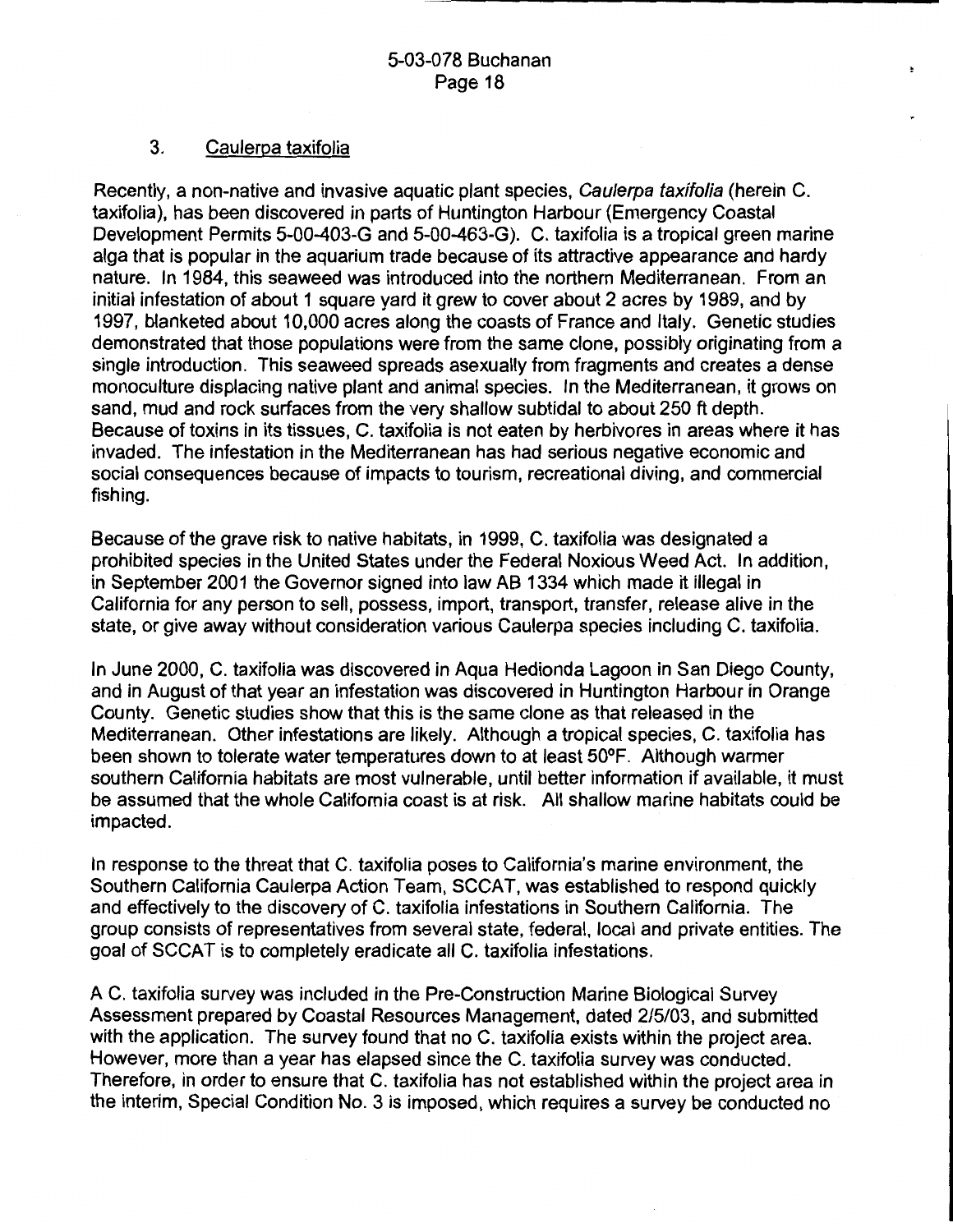earlier than 90 days nor later than 30 days prior to commencement or re-commencement of any development authorized under this coastal development permit.

#### 4. Eel Grass

Eelgrass (Zostera marina) is an aquatic plant consisting of tough cellulose leaves which grows in dense beds in shallow, subtidal or intertidal unconsolidated sediments. Eelgrass is considered worthy of protection because it functions as important habitat and foraging area for a variety of fish and other wildlife, according to the Southern California Eelgrass Mitigation Policy (SCEMP) adopted by the National Marine Fisheries Service (NMFS), the U.S. Fish and Wildlife Service (USFWS), and the California Department of Fish and Game (CDFG). For instance, eelgrass beds provide areas for fish egg laying, juvenile fish rearing, and waterfowl foraging. Sensitive species, such as the California least tern, a federally listed endangered species, utilize eelgrass beds as foraging grounds.

An eelgrass survey was prepared by Coastal Resources Management as part of the Pre-Construction Biological Survey Assessment on February 5, 2003 and submitted with the application. The survey found no eelgrass within the project vicinity. Due to the ephemeral nature of eelgrass, however, an eelgrass certification is only valid until the next period of active growth. More than a year has elapsed since the project site was surveyed. Even though the eelgrass inspection indicates that no eelgrass is present, and therefore eelgrass will not be impacted by the proposed project, eelgrass may have established within the project area between the time the survey was conducted and commencement of construction. If eelgrass is present in the project area, adverse impacts from the proposed project could result. Therefore, measures to avoid or minimize such potential impacts must be in place in order for the project to be found consistent with Section 30230 of the Coastal Act. Therefore, the Commission imposes Special Condition No. 4 which requires that a current pre-construction eelgrass survey be conducted within the boundaries of the proposed project during the period of active growth of eelgrass (typically March through October). The pre-construction survey shall be completed prior to the beginning of construction and shall be valid until the next period of active growth. The pre-construction survey will identify any eelgrass beds which could be impacted and which must be avoided. If the eelgrass survey identifies any eelgrass within the project area which would be impacted by the proposed project, the development shall require an amendment to this permit from the Coastal Commission or a new coastal development permit. An amendment or new permit is required in order to address any eelgrass impacts. In addition, if there are any impacts upon eelgrass, the applicant will be required to prepare appropriate surveys and mitigation plans in consultation with the California Department of Fish & Game and in conformance with the Southern California Eelgrass Mitigation Policy (Exhibit F).

The Commission previously imposed similar conditions for pre-construction eelgrass surveys on Coastal Development Permits: 5-97-230 and 5-97-230-A1 (City of Newport Beach), 5-97-231 (County of Orange), 5-97-071 (County of Orange), 5-99-244 (County of Orange-Goldrich-Kest-Grau), 5-98-179 (Kompaniez), 5-98-201 (Anderson), 5-98-443 (Whyte), 5-98-444 (Barrad), 5-99-005 (Dea), 5-99-006 (Fernbach & Holland), 5-99-007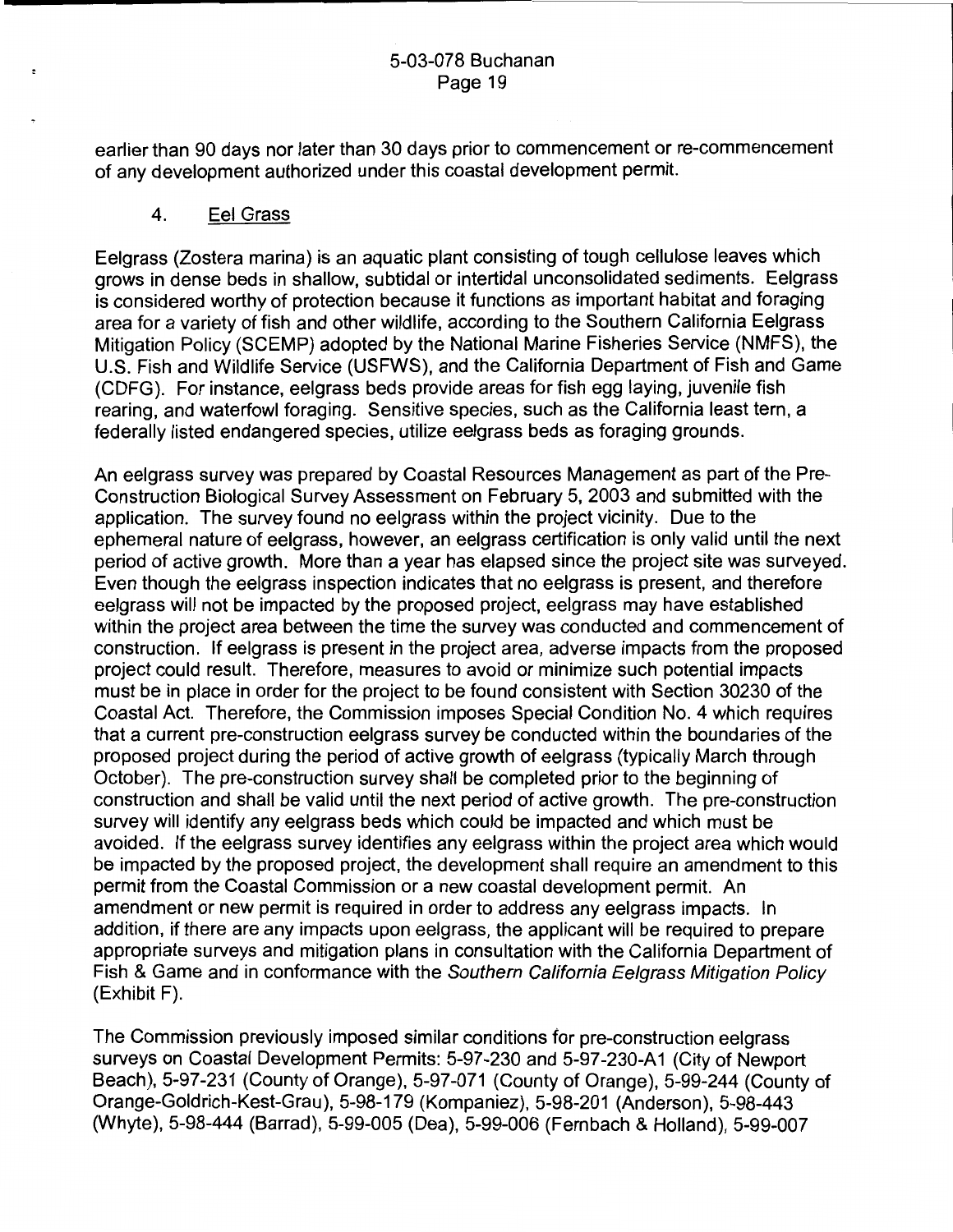(Aranda et al.), 5-99-008 (Yacoel et. al.), 5-99-030 (Johnson), 5-99-031 (Lady Jr., et. al.), 5-99-032 (Appel et. al.), 5-99-108 (Pineda), 5-98-471 (Maginot), 5-99-472 (Bjork), 5-99-473 (Gelbard), 5-00-389 (Ashby et. al.), 5-00-390 (Burggraf et. al.), 5-00-401 (Baghdassarian et. al.), 5-00-402 (Buettner et. al.) and 5-01-358 (Rayhanabad).

#### **D. Public Access**

Section 30212 of the Coastal Act states in relevant part:

(a) Public access from the nearest public roadway to the shoreline and along the coast shall be provided in new development projects except where:

(2) adequate access exists nearby, or,

(b) For purposes of this section, "new development" does not include:

(4) The reconstruction or repair of any seawall; provided, however, that the reconstructed or repaired seawall is not a seaward of the location of the former structure.

The subject site is located in Huntington Harbour. Much of Huntington Harbour consists of private communities. The nearest public access in the area is at a pocket park located across the channel from the subject site near Scepter Lane and Warner Avenue (approximately X mile to the southeast) and also at Sunset County Beach located approximately  $\frac{1}{2}$  mile to the southwest.

The proposed development involves structural reinforcements to an existing bulkhead which would result in seaward encroachment of the structure. Therefore, the proposed project is considered new development for the purposes of Coastal Act section 30212. However, the proposed project would be underwater. There is no beach area which provides lateral public access on-site upon which the proposed project would encroach. Further, there is no beach area off-site which provides public access that could be eroded as a result of changes in shoreline processes due to the proposed project.

Therefore, the Commission finds that no public access is necessary with the proposed development and that the proposed project is consistent with section 30212 of the Coastal Act.

#### **E. Legal Ability to Undertake Development**

Section 30601.5 of the Coastal Act requires states in part,

...prior to the issuance of a coastal development permit, the applicant shall demonstrate the authority to comply with all conditions of approval.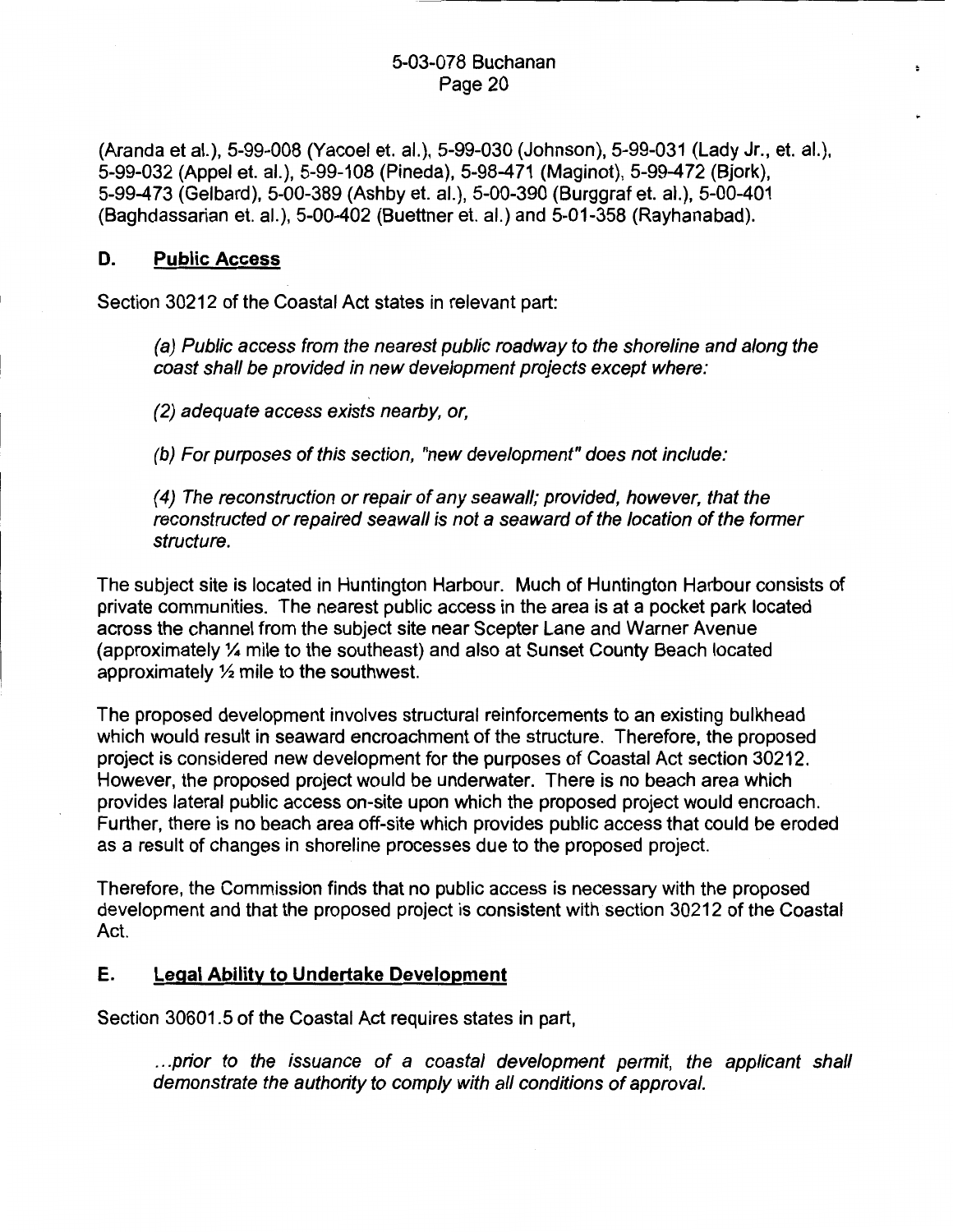Certain portions of submerged lands within Huntington Harbour are owned in fee by the State of California ("State") and certain portions are not owned in fee by the State but are subject to the public trust easement. Any construction of protective devices upon submerged lands in Huntington Harbour that are owned in fee interest by the state requires a Protective Works Lease (PWL) from the California State Lands Commission (CSLC). In this case, the State does not have fee ownership of the land, however, they do assert a public trust easement. In a letter from the California State Lands Commission (File Ref: SD 2003-09-16.1 ), CSLC staff state that the project is not inconsistent with current public trust needs in the area and they have no objection to the project as proposed.

According to information submitted by the City of Huntington Beach to the Commission, the City owns the submerged lands adjacent to the project site. In accordance with Section 30601.5 of the Coastal Act, the City has been invited to join as co-applicant. Although the City has not joined as co-applicant, they must still grant the applicant the legal ability to undertake the work authorized by this permit and to comply with the conditions of the permit. In order to assure such authorization is granted prior to issuance of the permit, the Commission imposes Special Condition 7. Special Condition 7 requires the applicant to submit written evidence to the Executive Director that the City has granted the applicant the legal ability to carry out the proposed project on their land including compliance with all conditions of approval of this permit.

Comments provided in communications from CSLC indicate that their approval of the projects does not waive any potential public rights to the subject submerged lands. In addition, the comments provided by the CSLC were provided by their staff and not provided via a resolution or other action by the appointed members of the California State Lands Commission. While there is no indication that any further review by the CSLC is needed, it remains possible that the authorization of use of the submerged lands for the proposed purpose could be challenged. In order to assure that the subject Coastal Development Permit is not utilized to assert that any public rights to the land upon which the development is occurring have been waived, the Commission imposes Special Condition 6 which states that the Coastal Commission's approval is not a waiver of any public rights which exist or may exist on the property.

As conditioned the Commission finds the proposed project is consistent with Section 30601.5 of the Coastal Act.

## **F. LOCAL COASTAL PROGRAM**

Coastal Act section 30604(a) states that, prior to certification of a local coastal program ("LCP"), a coastal development permit can only be issued upon a finding that the proposed development is in conformity with Chapter 3 of the Act and that the permitted development will not prejudice the ability of the local government to prepare an LCP that is in conformity with Chapter 3. An LCP for the City of Huntington Beach was effectively certified in March 1985. However, the proposed development is occurring within an area of the Commission's original permit jurisdiction, due to the project location seaward of the mean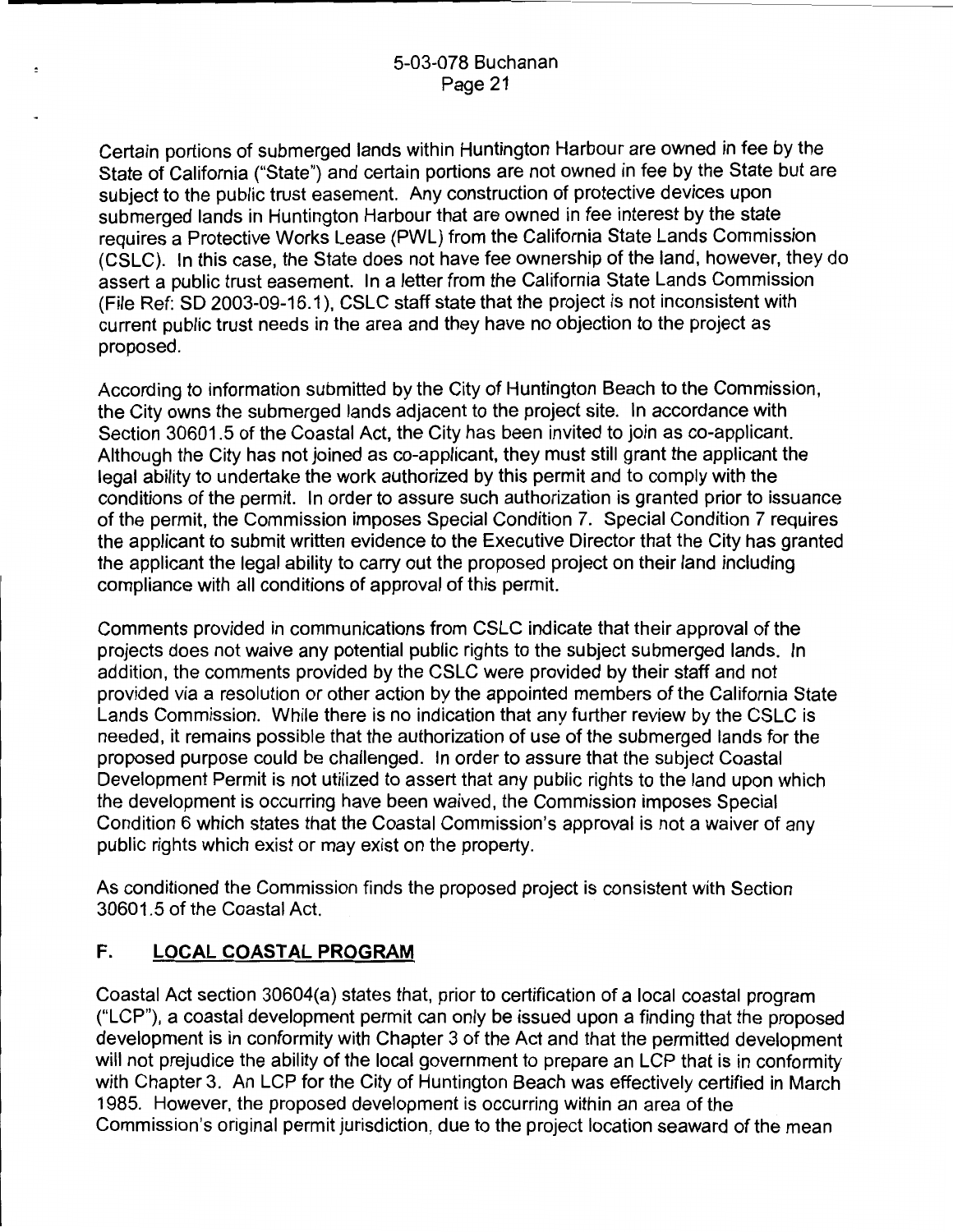high tide line. Consequently, the standard of review is the Coastal Act and the City's LCP is used only as guidance. As conditioned, the proposed development is consistent with Chapter 3 of the Coastal Act and with the certified LCP for the area.

#### **G. CALIFORNIA ENVIRONMENTAL QUALITY ACT**

As conditioned, there are no feasible alternatives or additional feasible mitigation measures available that would substantially lessen any significant adverse effect that the activity may have on the environment. Therefore, the Commission finds that the proposed project, as conditioned to mitigate the identified impacts, is the least environmentally damaging feasible alternative and can be found consistent with the requirements of the Coastal Act to conform to CEQA.

5-03-078 Buchanan RC 3.04 mv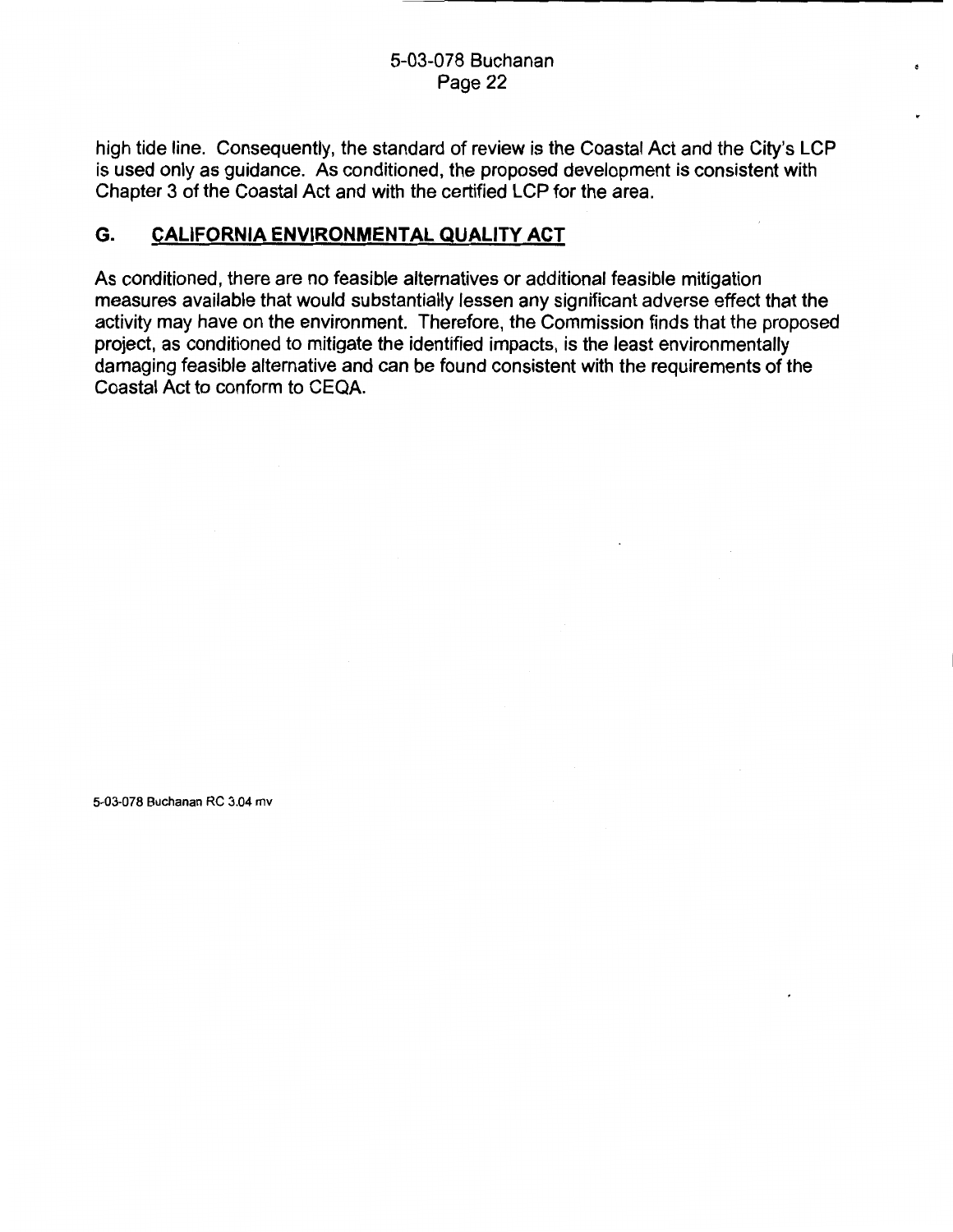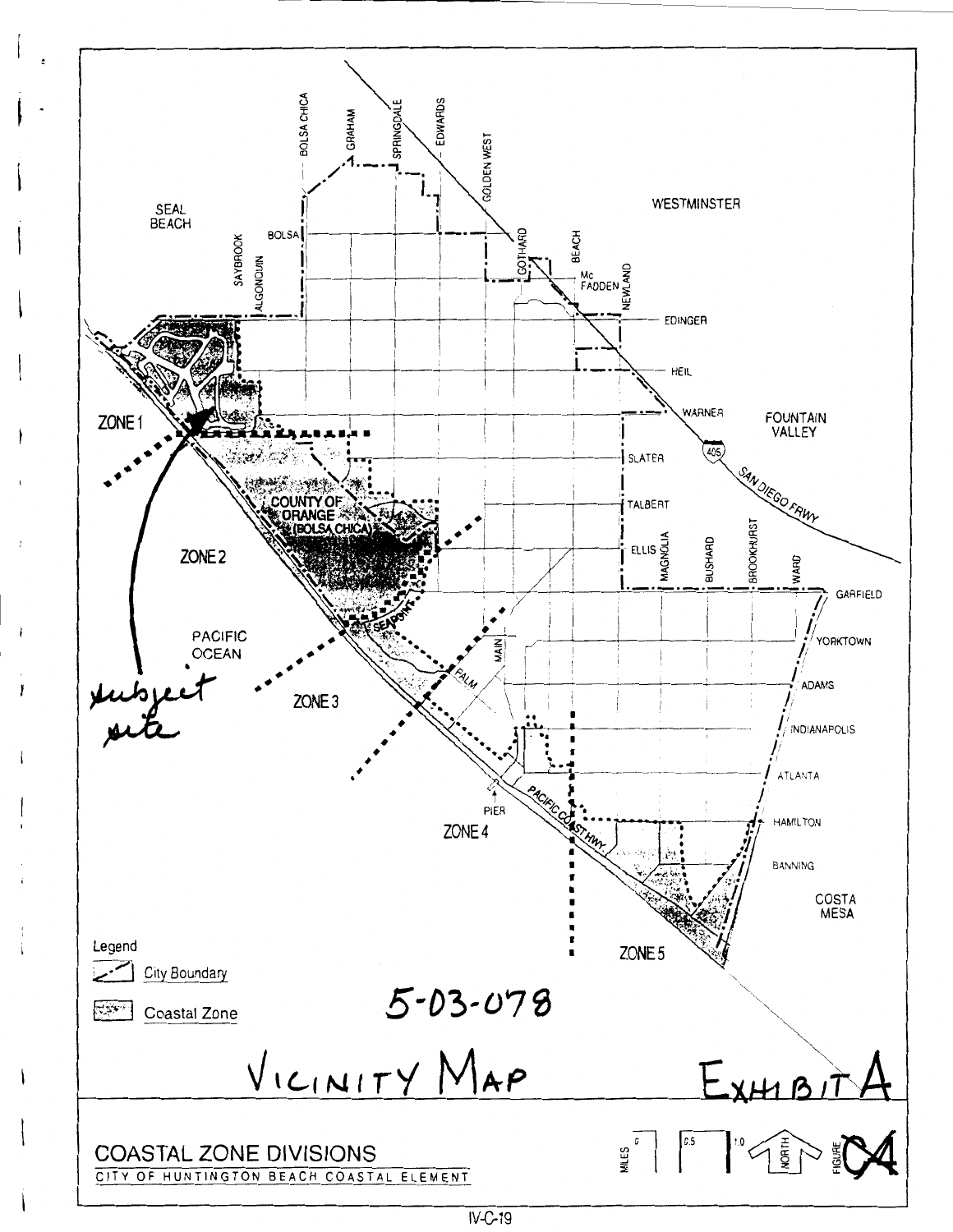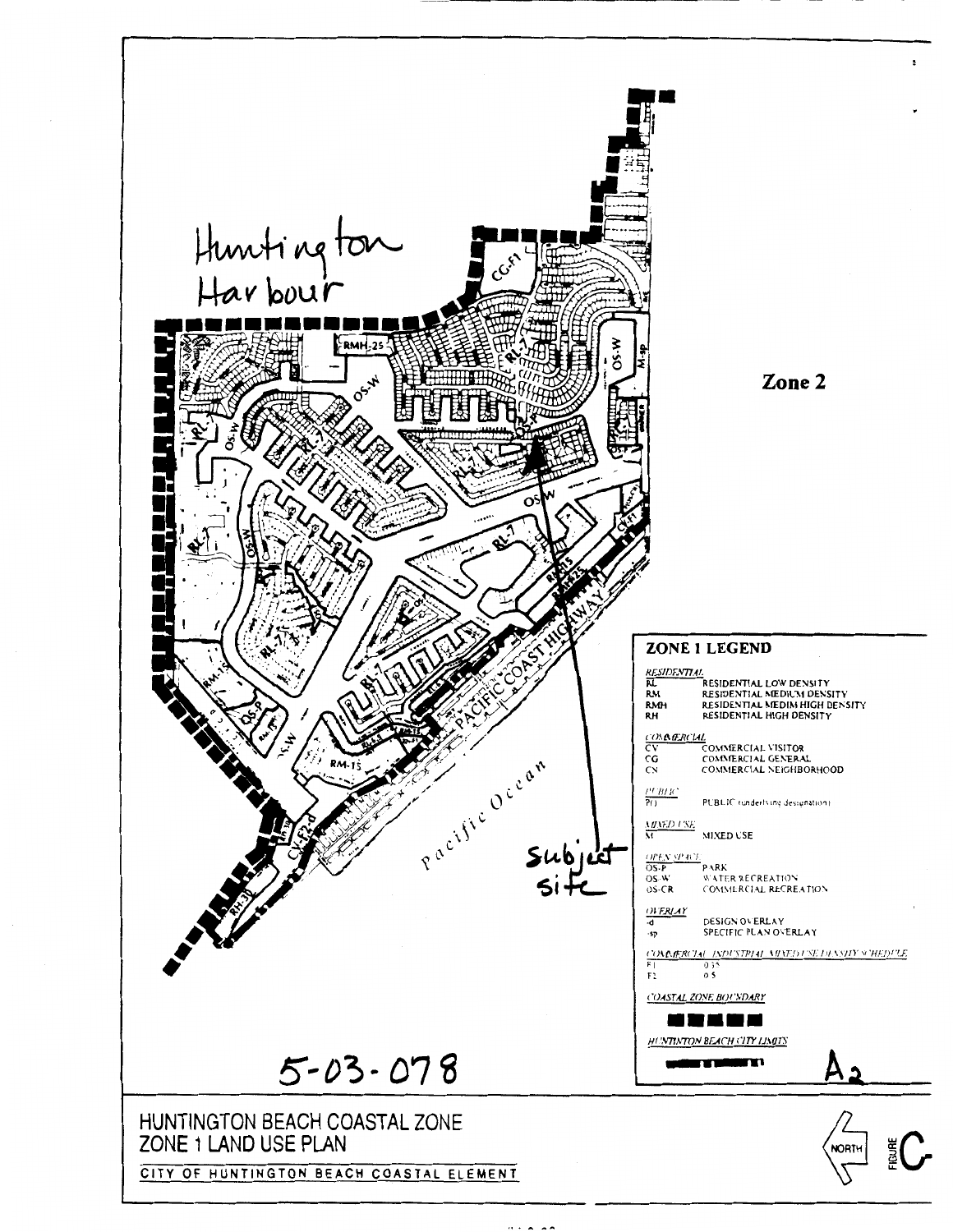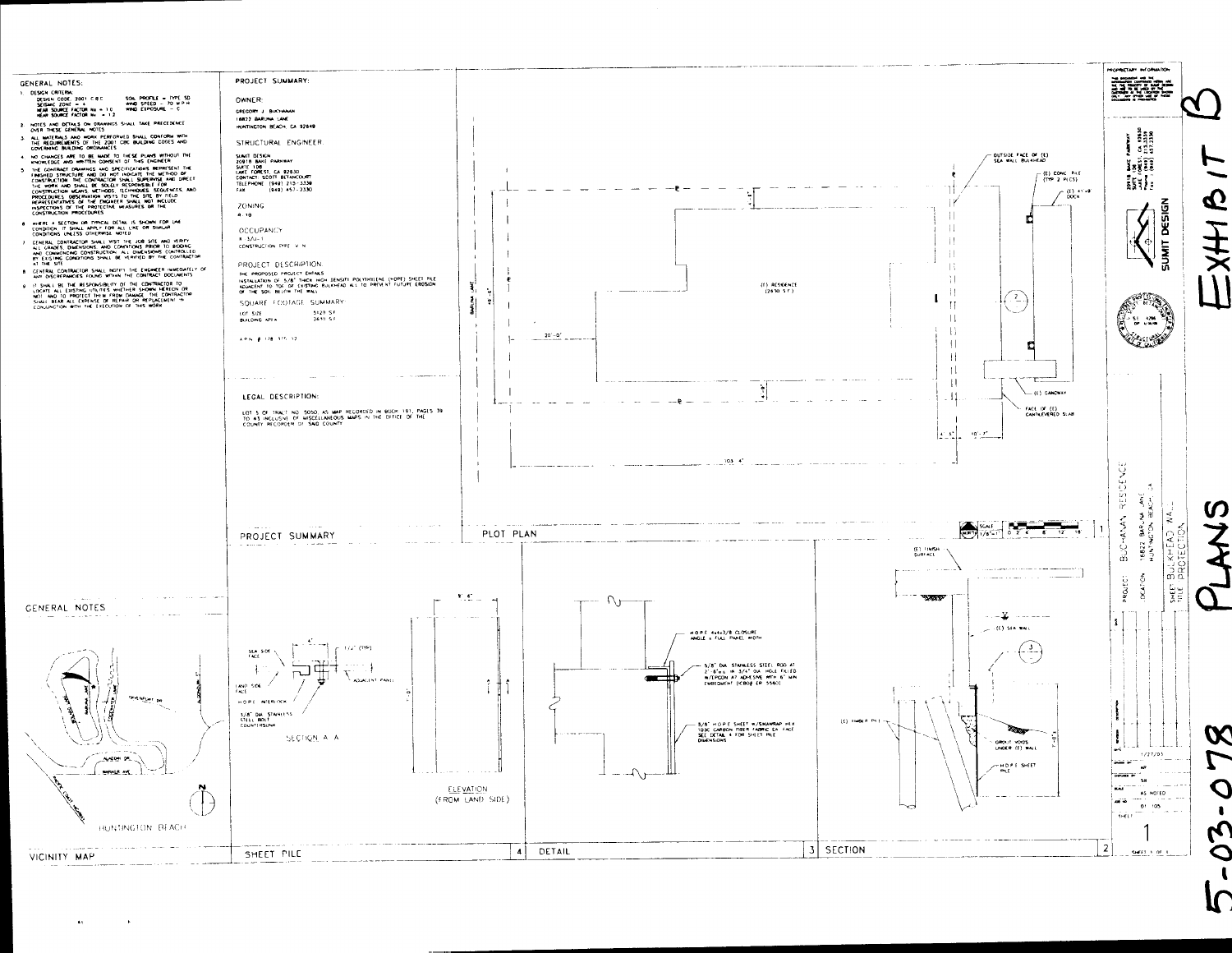

September 15. 2003

California Coastal Commission South Coast Area Office 200 Oceangate, Suite 1000 Long Beach, CA 90802-4302

 $382$ South Coast Region

NOV  $2 \div 2$ 

CALIFORNIA COASTAL COMMISSION

Attention: Ms. Meg Vaughn

Subject: SUPPLEMENTAL INFORMATION Coastal Development Permit Application: 5-03-078 Applicant: Greg and Anne Buchanan Site: 16822 Baruna Lane. Huntington Beach, Orange County, CA

Dear Ms. Vaughn,

In accordance with your letter of March 19, 2003, we are submitting the following assements and analyses.

#### Engineering Assement

The project scope is to protect an existing seawall at 16822 Baruna Lane. Huntington Beach. CA. The project is not located in a main channel of the Huntington Harbor. The existing bulkhead appears to be in good condition. In some areas. the soil has eroded slightly below the bottom of the existing footing. The bulkhead wall is supported by timber piles. therefore, undermining of the footings does not affect the structural integrity of the wall. The exposure does, however, affect the wood piles supporting the bulkhead wall by allowing access by woodborers. The woodborers feed on the pile, which decreases the cross section of the pile. and decreases the pile's ability to support the wall. The proposed project is intended to prevent erosion below the footing and protect the piles. This is accomplished by placing a 5/8" thick high-density polyethylene plastic (HDPE) sheet pile driven adjacent to the outside face of the footing. The upper edge of the sheet is attached to the footing with stainless steel adhesive anchors. The sheet pile will extend to approximately 5'-0" below the bottom of footing. While the HDPE pile will not affect the erosion in the channel, it is designed to retain the soil behind it and provide a barrier between the woodborers and the pile. The sheet pile is to extend the entire length of the property and will not affect the adjoining properties.

Alternative methods to the proposed construction include corrugated galvanized steel sheet piles with quarry run rock to protect it's base. concrete encasement of the existing wood piles in place. replacement of the seawall with less susceptible materials, or repair of individual piles as they become damaged (do nothing alternative). All of these options will increase the construction cost. the disruption to the neighborhood and environment and increase the likelihood of damage to the structure due to the failure of the seawall.

The HDPE sheet pile is preferred over the above alternatives because it minimizes the impact to the marine environment during construction, easily terminates at the property boundary, provides corrosion, decay and critter resistance, non-leaching barrier to  $~\epsilon$ 

21092 Bake Parkway • SUite 114 • Lake Forest, Ca 92630 • Tel 949 215 3339 • Fax: 949.457.9375 e-mail: info@sumitdesign.com

*5-03-078*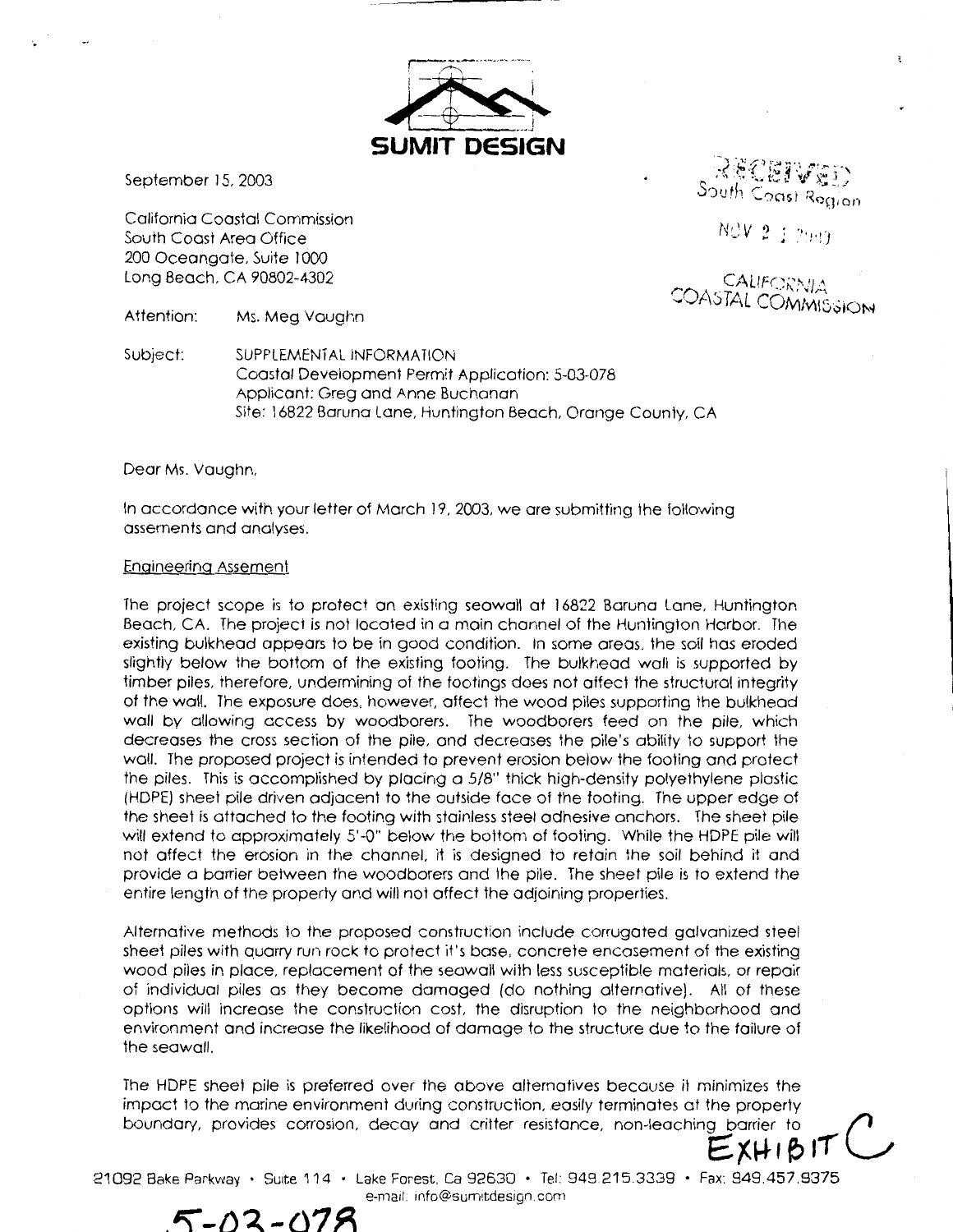$\mathcal{L}_{\mathbf{1}}$ 

protect the existing wood piles. The impact to marine life is minimized due to the nominal disturbance to the soil during installation (the sheet pile is only 5/8" thick), the absence of quarry run rock at the toe of the sheet pile, and because the need to remove soil under the wall is eliminated.

The proposed piles will be installed adjacent to the toe of the existing seawall footing using a modified driving hammer. The hammer size and impact is decreased due to the material properties. Each sheet pile has an interlocking mechanism that acts as a guide to keep the pile aligned while driving and provides for a mechanical attachment at each joint. The sheet piles will attach to the wall footing and extend the entire length of the property. The piles will terminate at each end of the property. Due to the thickness of the piles (5/8" thick), no special termination or transition is required. Any future protection, repair, or replacement of the seawalls at adjacent properties can progress unimpeded by this protective measure.

#### Alternative Analysis

As described above, alternatives to the HDPE sheet piles were explored to confirm that the proposed alternative both minimized the impact to the surrounding environment and provided a cost effective solution for the homeowner. These alternatives included installation of steel sheet piles with quarry run rock to protect it's base, concrete encasement of the existing wood piles in place, replacement of the seawall with less susceptible materials, or repair of individual piles as they become damaged.

On option is to do nothing at this time and wait for damage to occur before implementing a repair or replacement. Currently, there is minimal undermining of the footing and little to no damage to the existing piles. This option requires periodic monitoring which will disturb the local waters every time the extent of undermining and damage to the piles is assessed. If the monitoring fails to provide adequate assessment of the conditions, a partial failure of the wall is possible. The impact on the local environment would be appreciably affected by the replacement or repair of the wall and foundations. In the event of a wall failure, the residence could be structurally affected, in part, due to the long process involved with obtaining the appropriate approvals to perform the repair.

Clearly, the "do nothing" option is not the best long-term solution to maintaining the integrity of the existing seawall. The continuing erosion of the soil adjacent to the seawall cannot be controlled by the homeowner, so he must take other measures to protect the seawall, its foundation, and ultimately, his home. Two popular methods of protection are the installation of driven sheet piles with rip rap rock at the base and encasement of the piles with concrete or HDPE for protection. Both of these options require an extensive amount of labor below the waterline and severely impact the local environment.

In lieu of the traditional methods of protection, this project proposes to install 5/8" thick sheet piles adjacent to the wall. The sheet pile will be installed from the landside, not the adjacent water. The minimal contact area with the harbor bottom will minimize the suspended sediments in the surrounding water and lessen the impact to local marine life. The total fill of HDPE material into the soils is 0.260 cubic feet per linear foot of sheet pile. For this residence, the total displacement of soil is 12.9 cubic feet.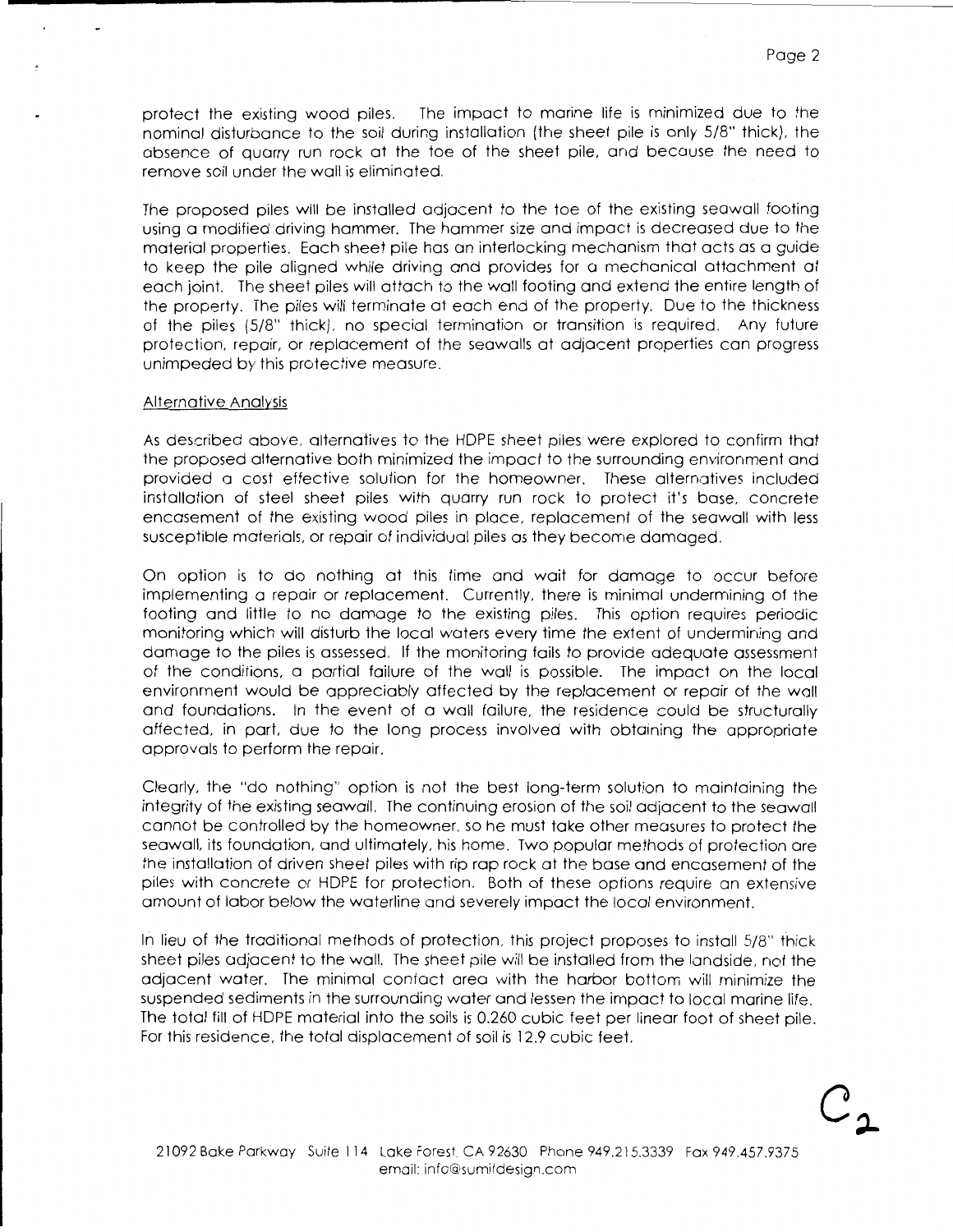#### Biological Assessment

A Marine Biological Survey by Coastal Resources Management is enclosed.

#### Water Quality

The Best Management Practices is shown on page 5 of the Marine Biological Survey.

#### Plastic

The material proposed for the sheet pile is High Density Polyethylene (HOPE). This material exhibits excellent durability, good impact resistance, and is chemical resistant. The material thickness proposed is 5/8" thick. All previous references to Fiber Reinforced Plastic (FRP) have been removed.

Although generally considered inert. minor amounts of iron, copper and zinc leach from the HOPE when submerged. The concentrations leached are not significant enough to adversely affect the marine environment. The thickness of the material (518" thick), location, and minimal exposure to ultraviolet exposure significantly lessens the possibility of cracking, peeling or chipping, which can deposit debris into the marine environment. HOPE is a common material used for the floating dock pontoons, but the thickness is generally about 1 /8" thick. The increase in thickness for this application will increase the longevity. The sheet pile will be completely submerged at all times and 70% is below grade. It is also is attached directly to the seawall and behind the floating dock, therefore, the chance for impact is negligible. In these conditions, the sheet pile is expected to last a minimum of 15 years.

Steel sheet piles were considered, but their susceptibility to corrosion when submerged, would require cathodic protection that would not be required for plastic sheet piling. The cathodic protection would require additional maintenance. It is out opinion that the plastic would provide an increased service life with lower maintenance over the steel sheet piles.

The permitee shall exercise due diligence in inspection of the plastic sheet piles on a periodic basis. The sheet piles shall be inspected on a five-year basis, on or about the anniversary of the project completion date, from the waterside, during low tide. The homeowner shall remove or replace any damaged sections of the sheet pile immediately upon recognition of a damaged condition.

#### **Ownership**

The CSLC asserts no claims that the project intrudes into state owned lands. The documentation is attached.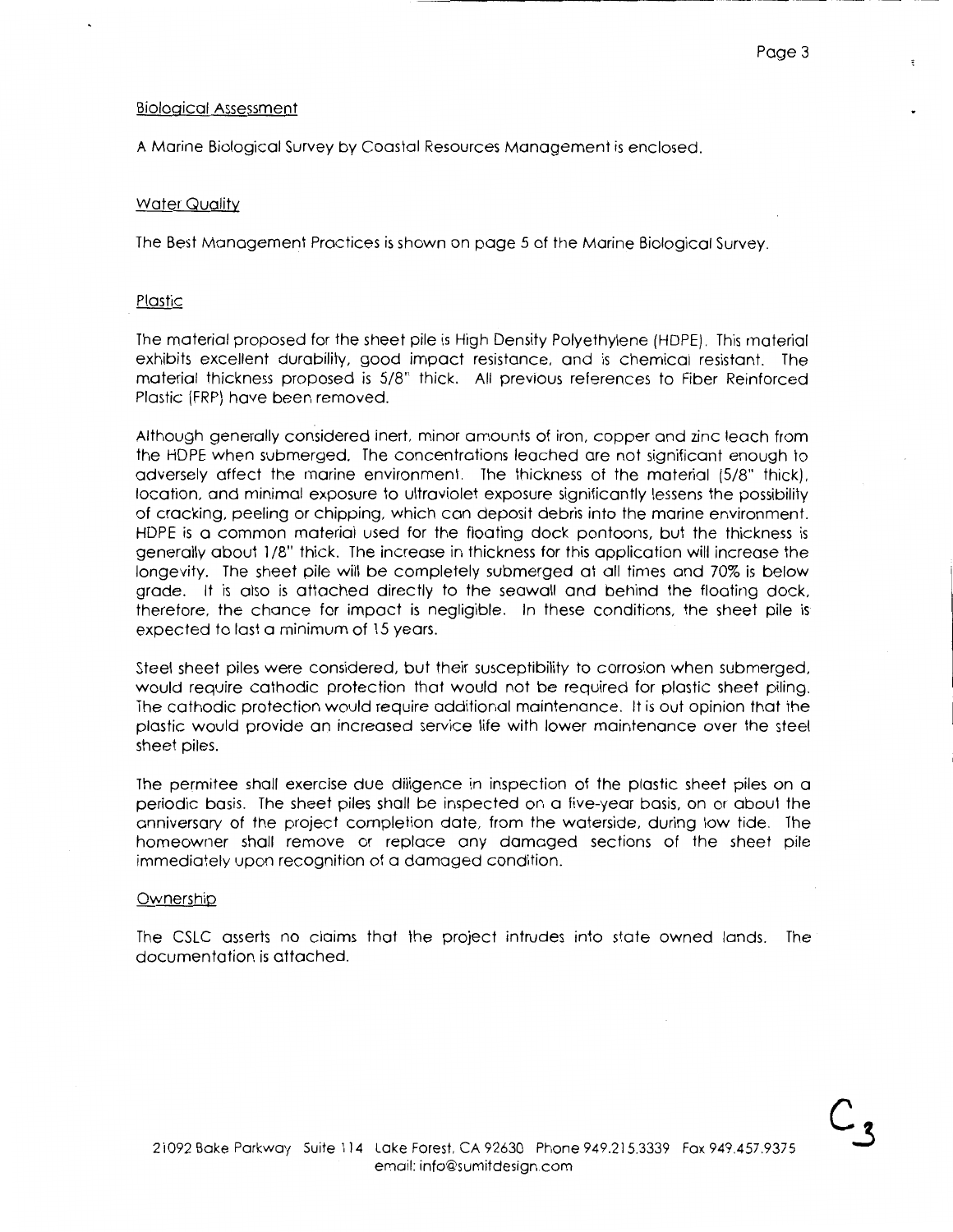#### Public Access

The sea wall is located at the rear of a residence with no public access to the harbor.

#### Agency Review

Approval from ACOE, CDFG, and RWQCB are attached. I contacted Mr. Bob Hoffman of the NMFS regarding his approval of the project. He stated that the NMFS does not review or issue approvals for sea walls.

Please contact me if you have any questions concerning this letter.

Sincerely,

 $C = \frac{1}{2}$  $\sub$ 

Scott Betancourt, S.E.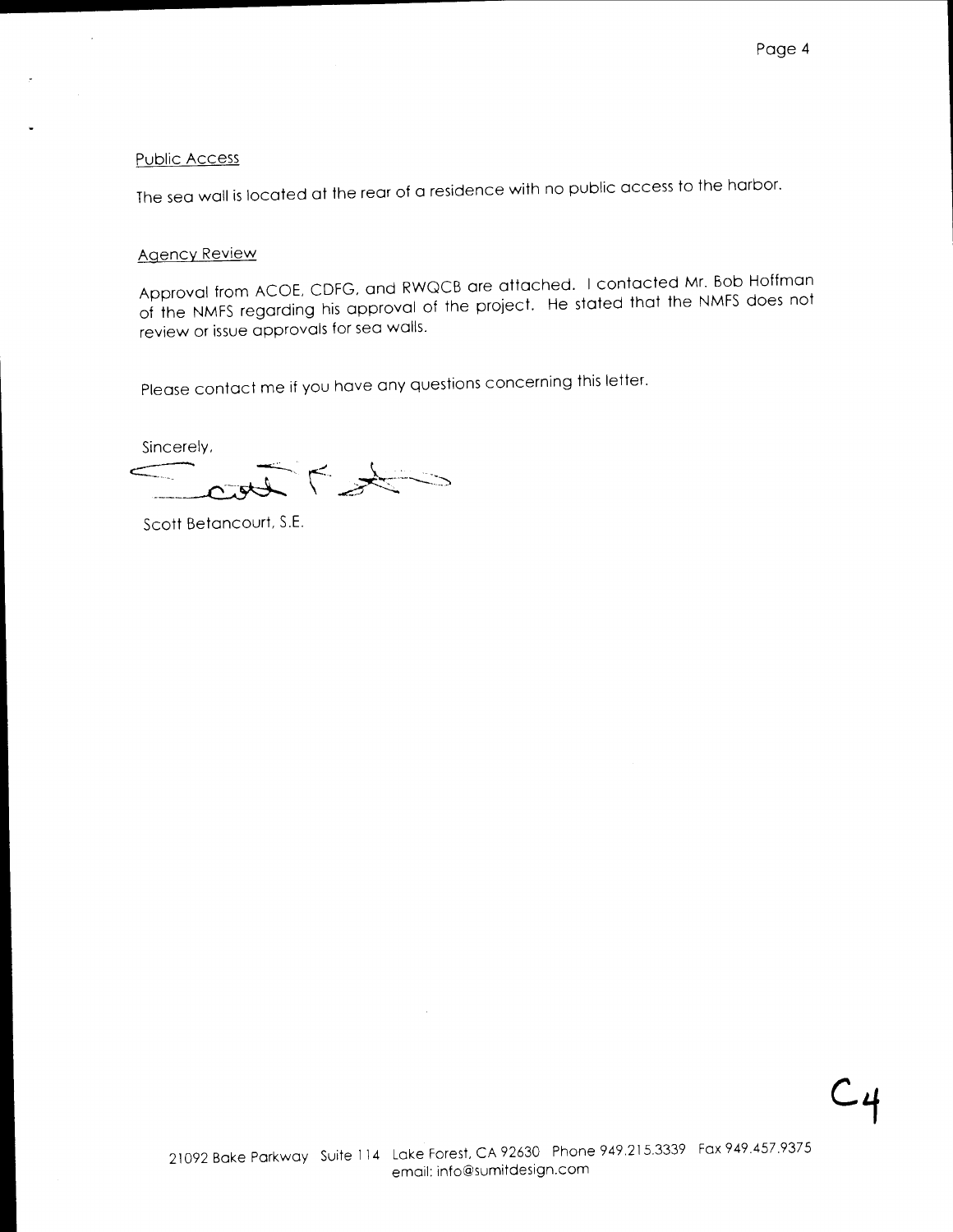*)>* 

CALIFORNIA STATE LANDS COMMISSION 100 Howe Avenue, Suite 100-South Sacramento, CA 95825-8202



PAUL D. THAYER, Executive Officer (916) 574-1800 FAX (916) 574-1810 California Relay Service From TOO Phone 1-800-735-2922 from Voice Phone 1-800-735-2929

File Ref: SO 2003-09-16.1

Contact Phone: (916) 574-1900 Contact FAX: (916) 574-1925

Scott Betancourt, P.E. Sumit Design 20918 Bake Parkway Suite 108 Lake Forest, CA 92630

Dear Mr.Betancourt:

Subject: Project Review- Proposed Installation of Sheet Pile Adjacent to the Toe of the Existing Bulkhead Waterward of the Residence at 16822 Baruna Lane, Huntington Harbour, Huntington Beach, Orange County

This is in response to your request on behalf of your clients, Greg and Anne Buchanan, for a determination by the California State Lands Commission (CSLC) whether it asserts a sovereign title interest in the property that the subject project will occupy and whether it asserts that the project will intrude into an area that is subject to the public easement in navigable waters.

The facts pertaining to your client's project, as we understand them, are these:

Your client proposes to install sheet pile adjacent to the toe of the existing bulkhead waterward of the residence at 16822 Baruna Lane, Lot 5, Tract 5050 in Huntington Harbour. The purpose of this installation is to prevent undermining of soil below the bulkhead. The sheet pile installation appears to extend minimally into the adjacent channel area. This artificial, navigable channel is referred to on the Orange County Assessor's map as "Lot A." It appears that Lots 1 to16 inclusive of Tract 5050 have private "wharfage rights in a defined area of Lot "A" as shown" on the Assessor's Parcel Map 178-37. While the Assessor's roll shows the Huntington Harbour Corporation as the owner of Lot A, it is unclear if this parcel has been deeded or transferred to the City of Huntington Beach.

Based on the site plan dated January 27, 2003, submitted by you and prepared by Sumit Design, the proposed project appears to be well within the wharfage area of Lot "A". The City of Huntington Beach has advised us that no permit or permit application is pending for this project.

 $5 - 03 - 078$  *EXHIBIT* D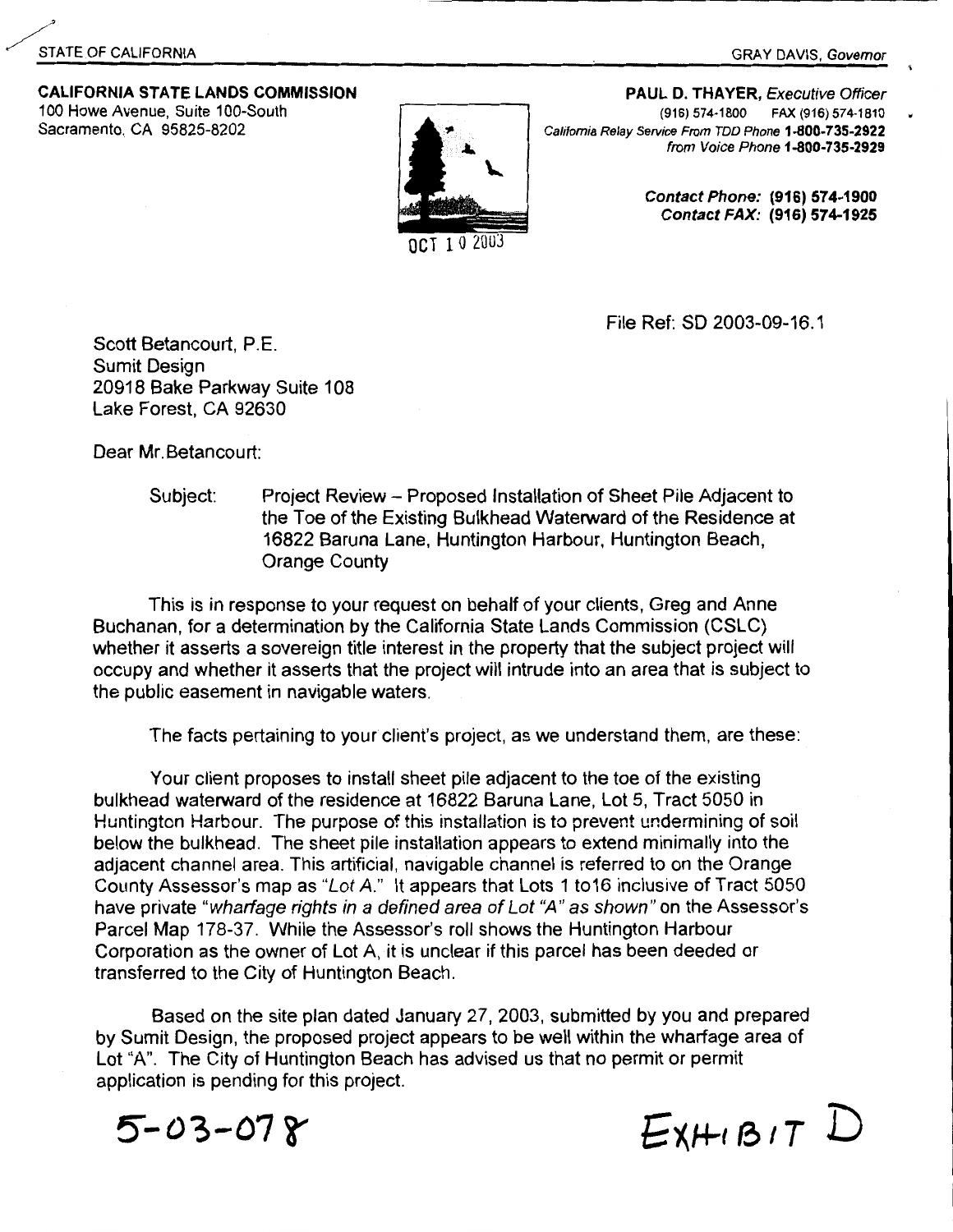With regard to the jurisdiction of the CSLC, pursuant to two agreements entered into in 1961 and 1962, BLA 18 and SLL 34, the CSLC settled certain property (boundary and title) ownership issues with the Huntington Harbour Corporation involving Huntington Harbour. The CSLC's area of leasing jurisdiction extends over the state's fee title ownership including the areas that are referred to as the Main and Midway Channels. The State retains a Public Trust easement over much of the remaining area within Huntington Harbour.

Accordingly, the CSLC presently asserts no claims that the project intrudes onto State owned lands. As to the retained Public Trust Easement, based on our review, your client's project does not appear to be inconsistent with Public Trust needs of the area. This conclusion is without prejudice to any future assertion of state ownership or public rights, should circumstances change, or should additional information come to our attention.

If you have any questions, please contact, Susan Young, Public Land Management Specialist, at {916) 574-1879.

Sincerely. , Cniel

Division of Land Management

cc: B.Dugal- CSLC S.Young- CSLC California Coastal Commission City of Huntington Beach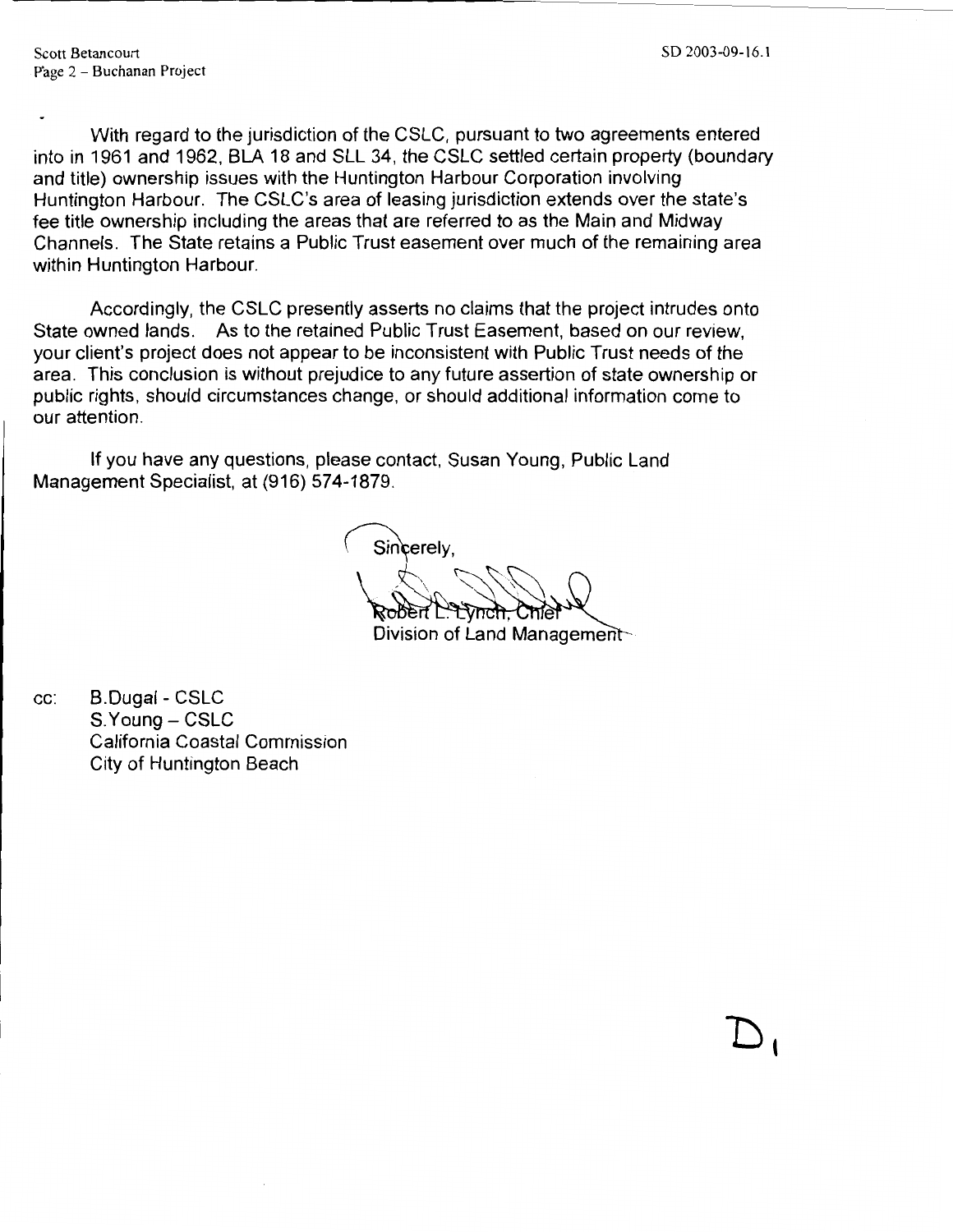#### STATE OF CALIFORNIA . THE RESOURCES AGENCY **CALL A CONSUMING THE CONSUMING CONSUMING** GOVERNANCES AGENCY **CONSUMING** DEPARTMENT OF FISH AND GAME South Coast Region (Region 5) Habitat Conservation Planning

4665lampsonAve., Suite C los Alamitos, CA 90720 Tel. No. (562)493-6897





July 15, 2003

Mr. Scott Betancourt Sumit Design 21092 Bake Pkwy., #114 Lake Forest, CA 92630

#### Subject: Notification of Proposed Lake or Streambed Alteration No. RS-2003-0181 (Ref: Buchanan Residence Seawall, Huntington Harbor)

Dear Mr. Olmos:

This letter is in response to the Streambed Alteration Notification Package (No. RS-2003-0 181) that you submitted to the Department of Fish and Game (Department) for the Buchanan Residence Seawall Project (Project). The project site is located at 16822 Varuna Lane, Davenport Island in Huntington Harbor, in the City of Huntington Beach, County of Orange. The project consists of repairing an existing seawall by placing composite carbon fiberglass panels into the sediments vertically along the outer board face of the existing 50-foot long bulkhead.

Based on the Department's review ofthe information you submitted, the Department has determined that a Streambed or Lake Alteration Agreement is not required for your project or activity because the project or activity 1) does not substantially divert, obstruct, or change and natural flow or bed, channel, or bank of a river, stream, or lake, or 2) use material from a streambed, or 3) substantially adversely effect existing fish or wildlife resources.

As a result, you may begin your project or activity if you have obtained all other necessary permits. If the project or activity changes from that stated in the notification package above, a new notification shall be submitted to the Department of Fish and Game.

Nothing in this letter authorizes the Operator to trespass on any land or property, nor does it relieve the Operator of responsibility for compliance with applicable federal, state, or local laws or ordinances. This letter does not constitute and Department's endorsement of the

 $5 - 03 - 078$ 

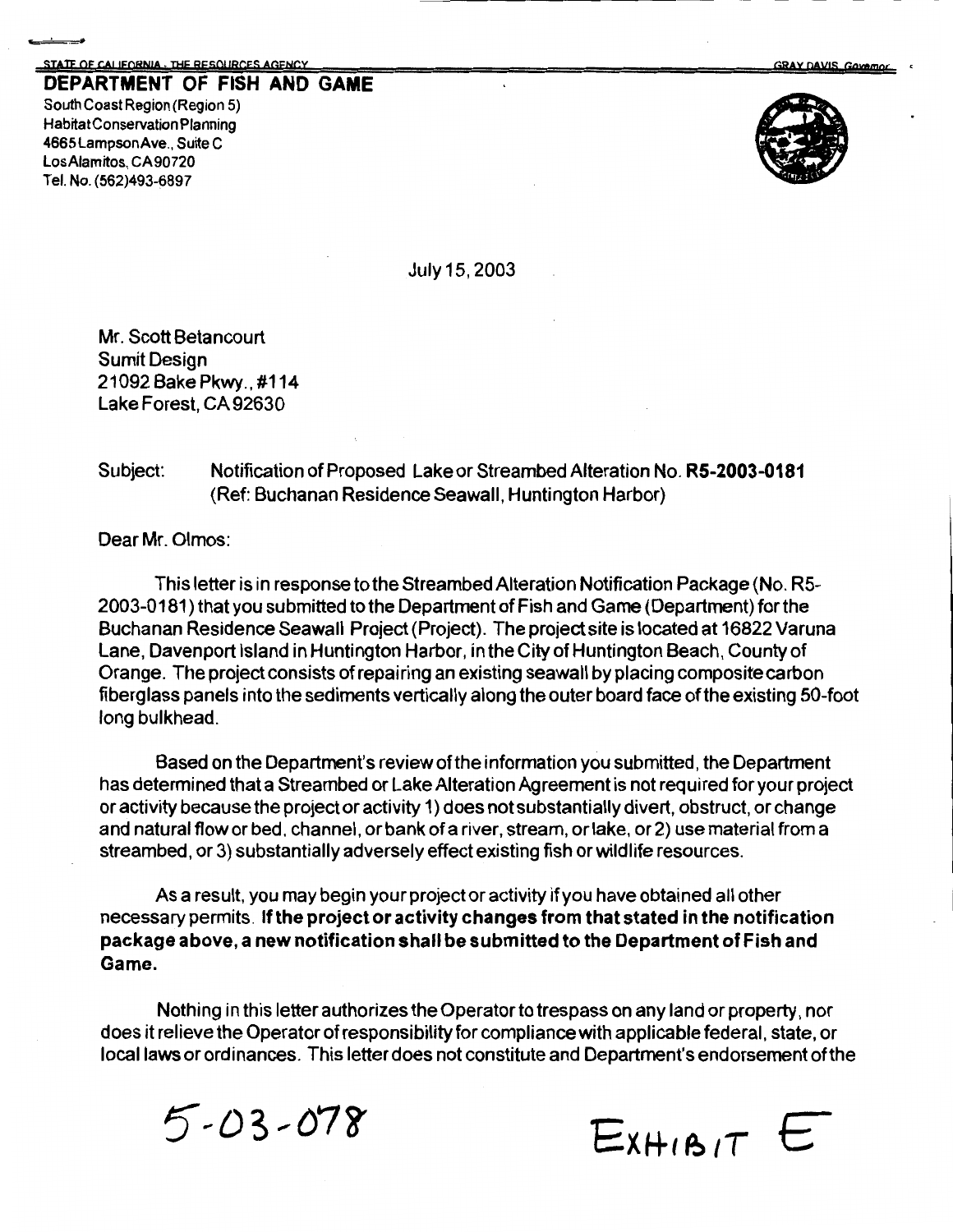Mr. Scott Betancourt July 15, 2003 *Page 2* 

> proposed project or activity, or assures the Department's concurrence with permits required form other agencies.

If you have any questions regarding this matter, please feel free to contact me at (562)493-6897.

Sincerely,

Faccia Crum

LauraCrum Environmental Scientist

 $E_{2}$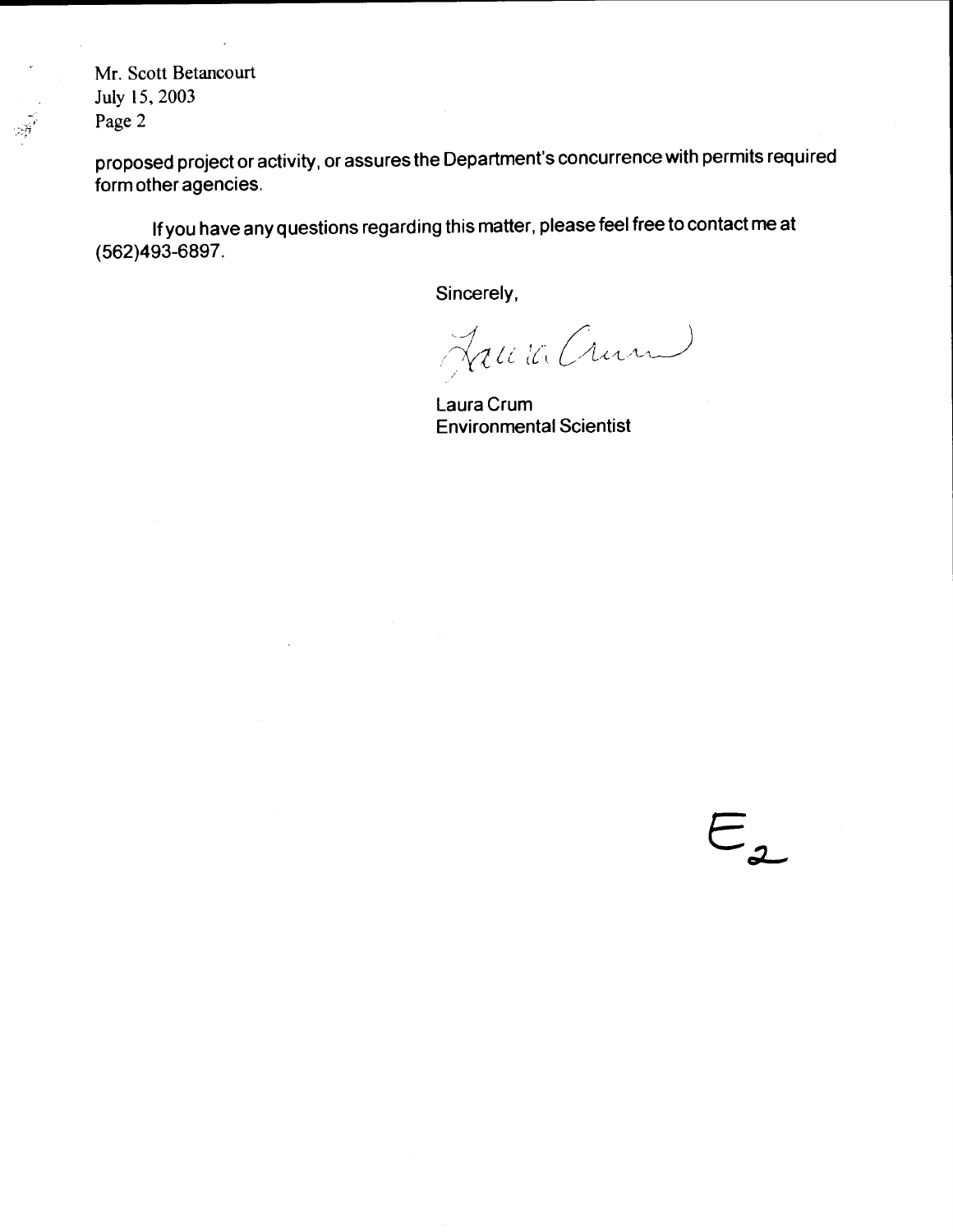## SOUTHERN CALIFORNIA EELGRASS MITIGATION POLICY (Adopted July 31, 1991)

Eelgrass (Zostera marina) vegetated areas function as important habitat for a variety of fish and other wildlife. In order to standardize and maintain a consistent policy regarding mitigating adverse impacts to eelgrass resources, the following policy has been developed by the Federal and State resource agencies (National Marine Fisheries Service, U.S. Fish and Wildlife Service, and the California Department of Fish and Game). This policy should be cited as the Southern California Eelgrass Mitigation Policy (revision 8).

For clarity, the following definitions apply. "Project" refers to work performed on-site to accomplish the applicant's purpose. "Mitigation" refers to work performed to compensate for any adverse impacts caused by the "project". "Resource agencies" refers to National Marine Fisheries Service, U.S. Fish and Wildlife Service, and the California Department of Fish and Game.

1. Mitigation Need. Eelgrass transplants shall be considered only after the normal provisions and policies regarding avoidance and minimization, as addressed in the Section 404 Mitigation Memorandum of Agreement between the Corps of Engineers and Environmental Protection Agency, have been pursued to the fullest extent possible prior to the development of any mitigation program.

2. Mitigation Map. The project applicant shall map thoroughly the area, distribution, density and relationship to depth contours of any eelgrass beds likely to be impacted by project construction. This includes areas immediately adjacent to the project site which have the potential to be indirectly or inadvertently impacted as well as areas having the proper depth and substrate requirements for eelgrass but which currently lack vegetation.

Protocol for mapping shall consist of the following format:

1) Coordinates

Horizontal datum - Universal Transverse Mercator (UTM), NAD 83, Zone 11

Vertical datum - Mean Lower Low Water (MLL W), depth in feet.

2) Units

Transects and grids in meters.

Area measurements in square meters/hectares.

All mapping efforts must be completed during the active growth phase for the vegetation (typically March through October) and shall be valid for a period of 120 days with the exception of surveys completed in August - October.

5-03-078

 $F_{XHIBIT}$  F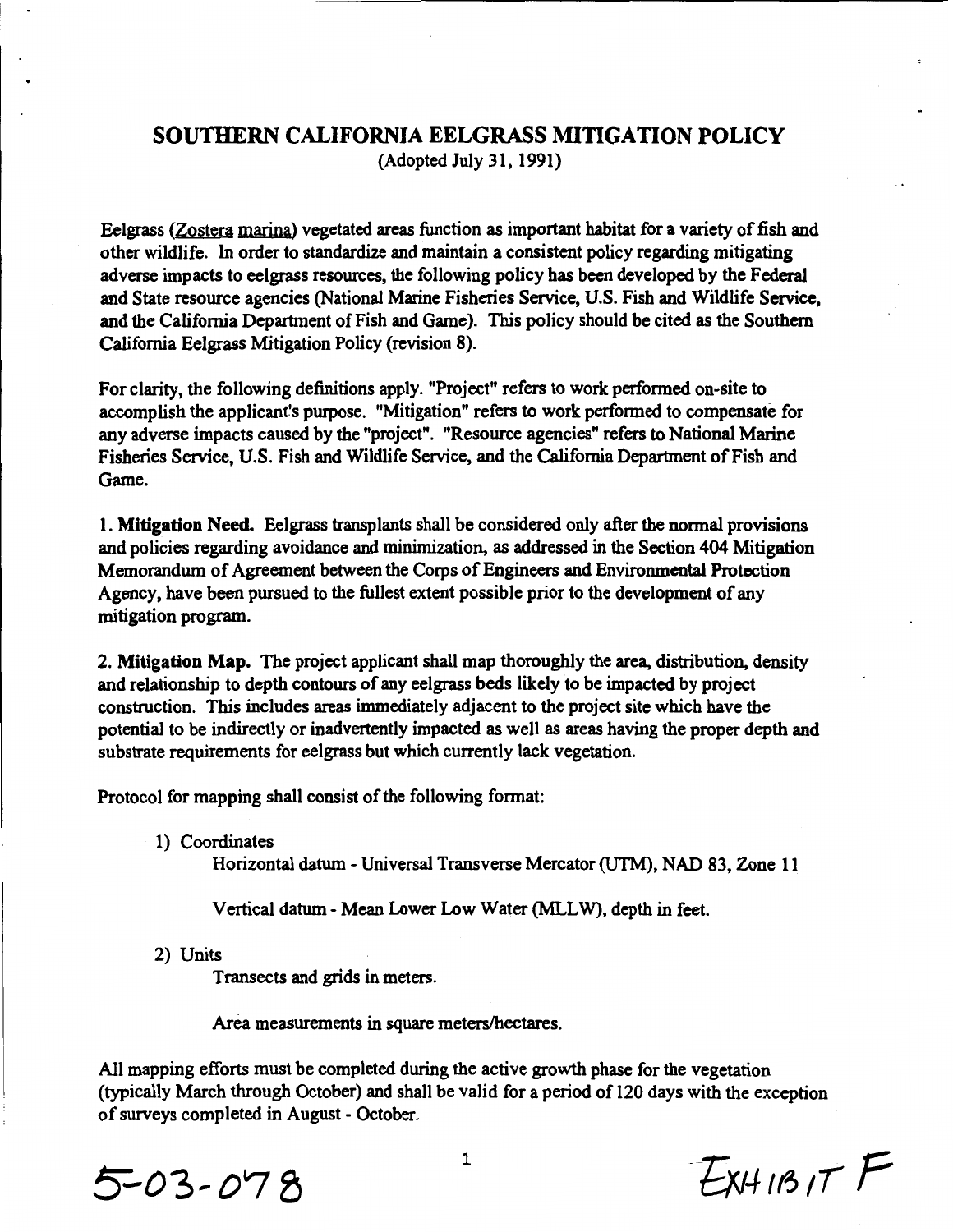A survey completed in August - October shall be valid until the resumption of active growth (i.e., March 1). After project construction, a post-project survey shall be completed within 30 days. The actual area of impact shall be determined from this survey.

3. Mitigation Site. The location of eelgrass transplant mitigation shall be in areas similar to those where the initial impact occurs. Factors such as, distance from project, depth, sediment type, distance from ocean connection, water qu'ality, and currents are among those that should be considered in evaluating potential sites.

4. Mitigation Size. In the case of transplant mitigation activities that occur concurrent to the project that results in damage to the existing eelgrass resource, a ratio of 1.2 to 1 shall apply. That is, for each square meter adversely impacted, 1.2 square meters of new suitable habitat, vegetated with eelgrass, must be created. The rationale for this ratio is based on, 1) the time (i.e., generally three years) necessary for a mitigation site to reach full fishery utilization and 2) the need to offset any productivity losses during this recovery period within five years. An exception to the 1.2 to 1 requirement shall be allowed when the impact is temporary and the total area of impact is less than 100 square meters. Mitigation on a one-for-one basis shall be acceptable for projects that meet these requirements (see section 11 for projects impacting less than 10 square meters).

Transplant mitigation completed three years in advance of the impact (i.e., mitigation banks) will not incur the additional 20% requirement and, therefore, can be constructed on a one-for-one basis. However, all other annual monitoring requirements (see sections 8-9) remain the same irrespective of when the transplant is completed.

Project applicants should consider increasing the size of the required mitigation area by 20-30% to provide greater assurance that the success criteria, as specified in Section 9, will be met. In addition, alternative contingent mitigation must be specified, and included in any required permits, to address situation where performance standards (see section 9) are not met.

*5.* Mitigation Technique. Techniques for the construction and planting of the eelgrass mitigation site shall be consistent with the best available technology at the time of the project. Donor material shall be taken from the area of direct impact whenever possible, but also should include a minimum of two additional distinct sites to better ensure genetic diversity of the donor plants. No more than 10% of an existing bed shall be harvested for transplanting purposes. Plants harvested shall be taken in a manner to thin an existing bed without leaving any noticeable bare areas. Written permission to harvest donor plants must be obtained from the California Department of Fish and Game.

Plantings should consist of bare-root bundles consisting of 8-12 individual turions. Specific spacing of transplant units shall be at the discretion of the project applicant. However, it is understood that whatever techniques are employed, they must comply with the stated requirements and criteria.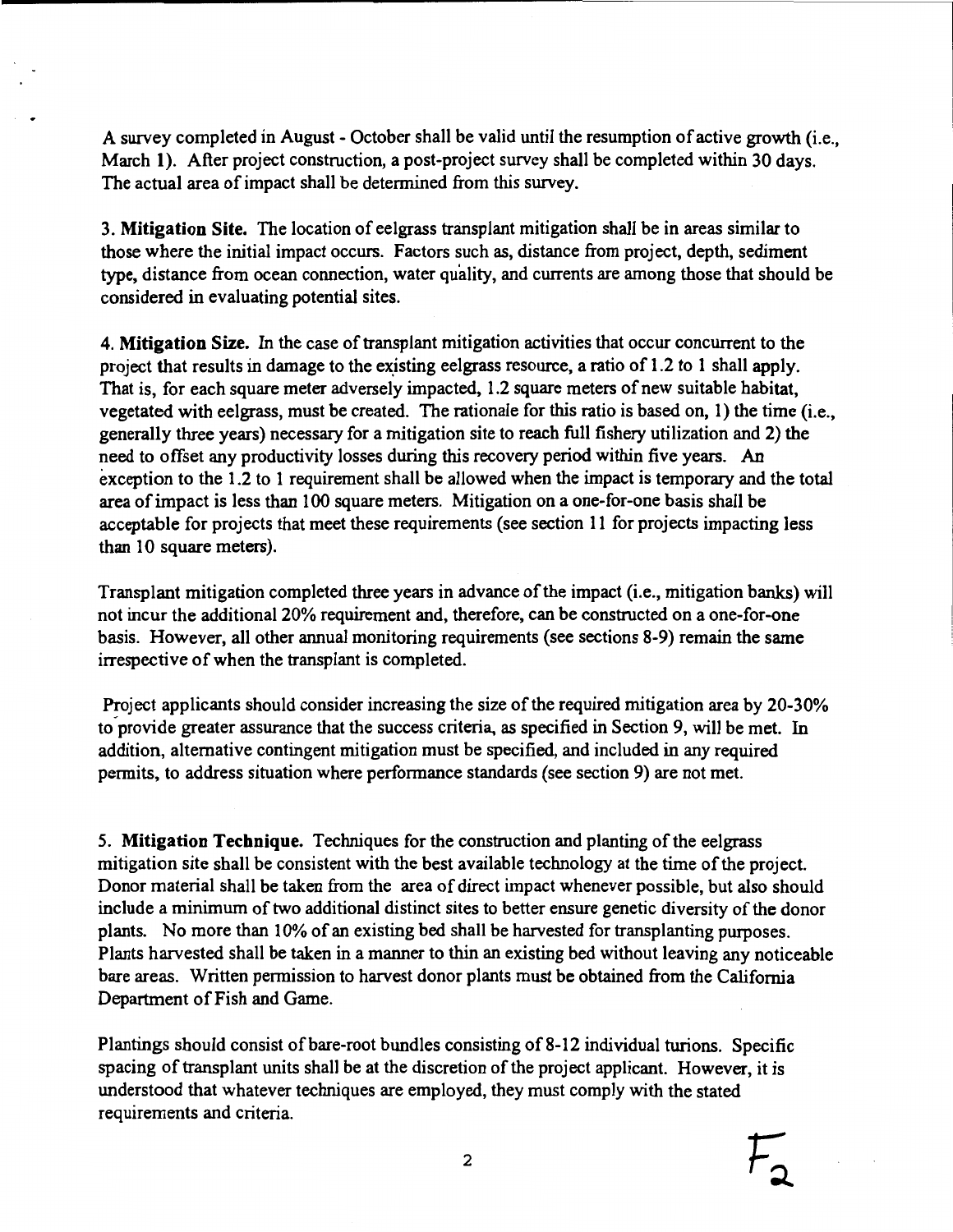6. Mitigation Timing. For off-site mitigation, transplanting should be started prior to or concurrent with the initiation of in-water construction resulting in the impact to the eelgrass bed. Any off-site mitigation project which fails to initiate transplanting work within 135 days following the initiation of the in-water construction resulting in impact to the eelgrass bed will be subject to additional mitigation requirements as specified in section 7. For on-site mitigation, transplanting should be postponed when construction work is likely to impact the mitigation. However, transplanting of on-site mitigation should be started no later than 135 days after initiation of in-water construction activities. A construction schedule which includes specific starting and ending dates for all work including mitigation activities shall be provided to the resource agencies for approval at least 30 days prior to initiating in-water construction.

7. Mitigation Delay. If, according to the construction schedule or because of any delays, mitigation cannot be started within 135 days of initiating in-water construction, the eelgrass replacement mitigation obligation shall increase at a rate of seven percent for each month of delay. This increase is necessary to ensure that all productivity losses incurred during this period are sufficiently offset within five years.

8. Mitigation Monitoring. Monitoring the success of eelgrass mitigation shall be required for a period of five years for most projects. Monitoring activities shall determine the area of eelgrass and density of plants at the transplant site and shall be conducted at 3, 6, 12, 24, 36, 48, and 60 months after completion of the transplant. All monitoring work must be conducted during the active vegetative growth period and shall avoid the winter months of November through February. Sufficient flexibility in the scheduling of the 3 and 6 month surveys shall be allowed in order to ensure the work is completed during this active growth period. Additional monitoring beyond the 60 month period may be required in those instances where stability of the proposed transplant site is questionable or where other factors may influence the long-term success of transplant.

The monitoring of an adjacent or other acceptable control area (subject to the approval of the resource agencies) to account for any natural changes or fluctuations in bed width or density must be included as an element of the overall program.

A monitoring schedule that indicates when each of the required monitoring events will be completed shall be provided to the resource agencies prior to or concurrent with the initiation of the mitigation.

Monitoring reports shall be provided to the resource agencies within 30 days after the completion of each required monitoring period.

9. Mitigation Success. Criteria for determination of transplant success shall be based upon a comparison of vegetation coverage (area) and density (turions per square meter) between the project and mitigation sites. Extent of vegetated cover is defined as that area where eelgrass is present and where gaps in coverage are less than one meter between individual turion clusters. Density of shoots is defined by the number of turions per area present in representative samples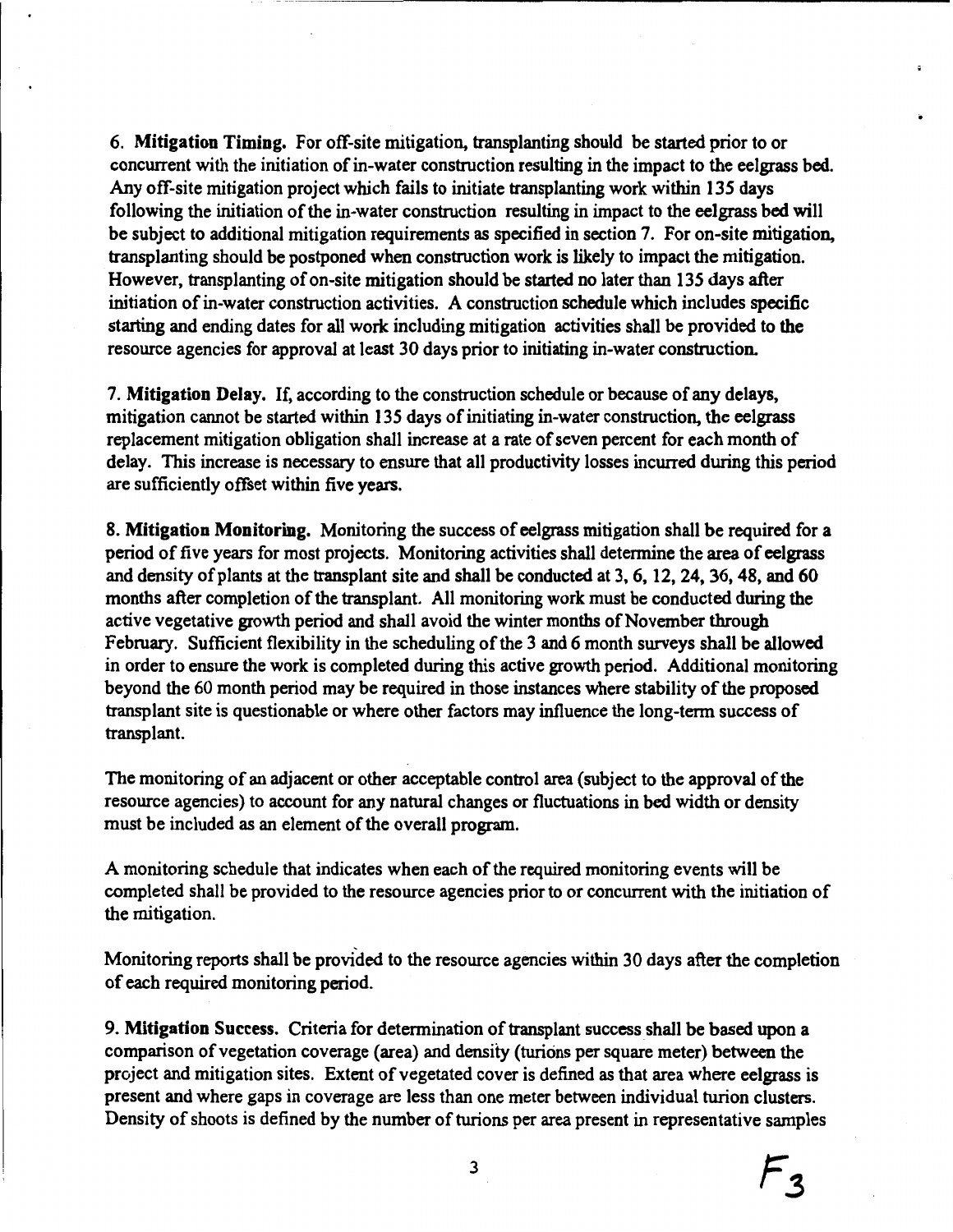within the control or transplant bed. Specific criteria are as follows:

a. a minimum of 70 percent area of eelgrass bed and 30 percent density after the first year.

b. a minimum of 85 percent area of eelgrass bed and 70 percent density after the second year.

c. a sustained 100 percent area of eelgrass bed and at least 85 percent density for the third, fourth and fifth years.

Should the required eelgrass transplant fail to meet the established criteria, then a Supplementary Transplant Area (STA) shall be constructed, if necessary, and planted. The size of this STA shall be determined by the following formula:

$$
STA = MTA \times (|A_t + D_t| - |A_c + D_c|)
$$

MTA = mitigation transplant area.

 $A =$  transplant deficiency or excess in area of coverage criterion  $(\%)$ .

 $D<sub>i</sub>$  = transplant deficiency in density criterion (%).

 $A<sub>c</sub>$  = natural decline in area of control (%).

 $D<sub>c</sub>$  = natural decline in density of control (%).

Four conditions apply:

1) For years 2-5, an excess of only up to 30% in area of coverage over the stated criterion with a density of at least 60% as compared to the project area may be used to offset any deficiencies in the density criterion.

2) Only excesses in area criterion equal to or less than the deficiencies in density shall be entered into the STA formula.

3) Densities which exceed any of the stated criteria shall not be used to offset any deficiencies in area of coverage.

4) Any required STA must be initiated within 120 days following the monitoring event that identifies a deficiency in meeting the success criteria. Any delays beyond 120 days in the implementation of the STA shall be subject to the penalties as described in Section 7.

10. Mitigation Bank. Any mitigation transplant success that, after five years, exceeds the mitigation requirements, as defmed in section 9, may be considered as credit in a "mitigation bank". Establishment of any "mitigation bank" and use of any credits accrued from such a bank must be with the approval of the resource agencies and be consistent with the provisions stated in this policy. Monitoring of any approved mitigation bank shall be conducted on an annual basis until all credits are exhausted.

F 4